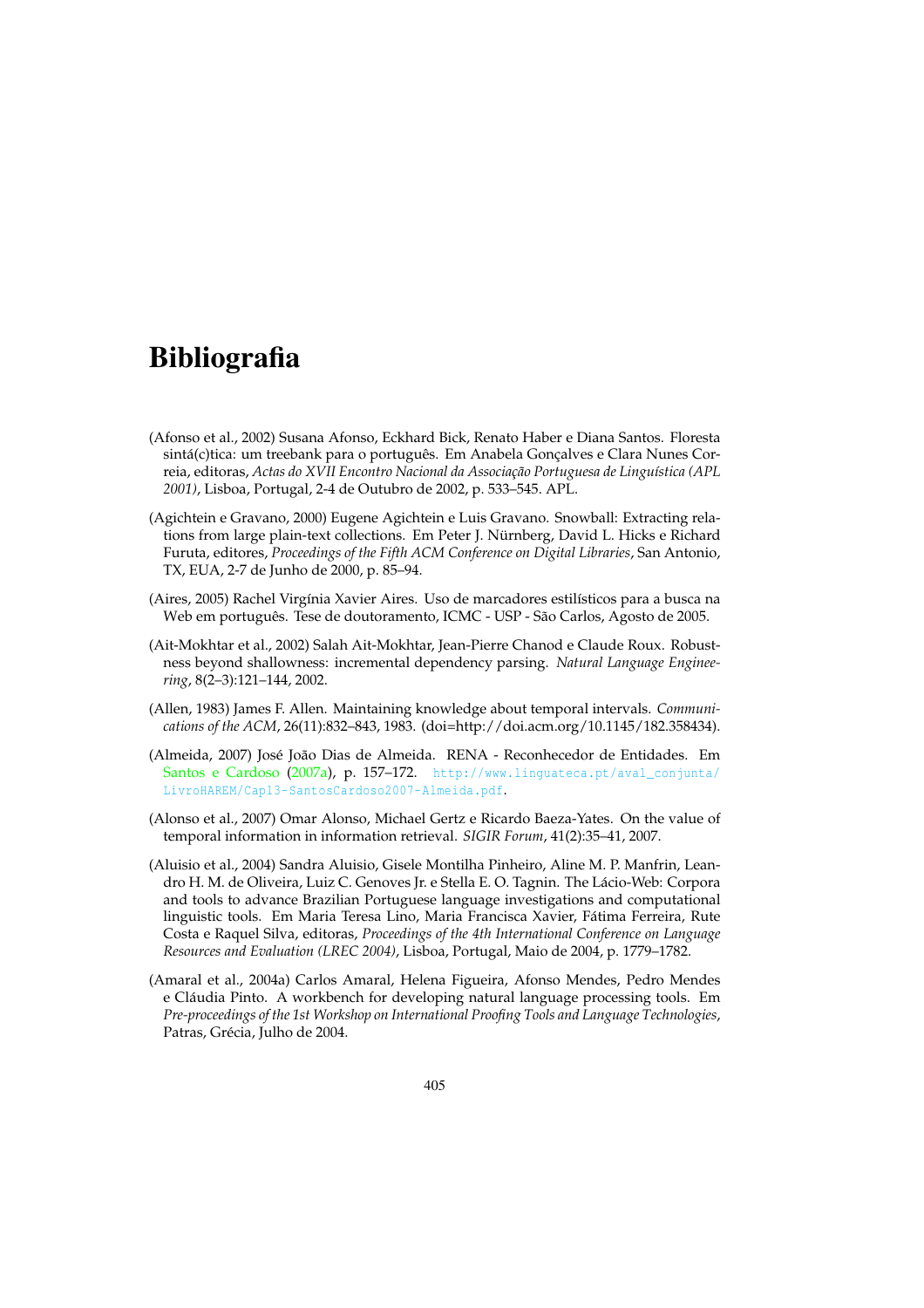- (Amaral et al., 2004b) Carlos Amaral, Dominique Laurent, André Martins, Afonso Mendes e Cláudia Pinto. Design and implementation of a semantic search engine for Portuguese. Em Maria Teresa Lino, Maria Francisca Xavier, Fátima Ferreira, Rute Costa e Raquel Silva, editoras, *Proceedings of the 4th International Conference on Language Resources and Evaluation (LREC 2004)*, Lisboa, Portugal, Maio de 2004, p. 247–250.
- (Amaral et al., 2005) Carlos Amaral, Helena Figueira, André Martins Afonso Mendes, Pedro Mendes e Cláudia Pinto. Priberam's question answering system for Portuguese. Em *Cross Language Evaluation Forum: Working Notes for the CLEF 2005 Workshop (CLEF 2005)*, Viena, Áustria, Setembro de 2005.
- (Amaral et al., 2007) Carlos Amaral, Adán Cassan, Helena Figueira, Afonso Mendes, Pedro Mendes, Cláudia Pinto e Daniel Vidal. Priberam's question answering system in QA@CLEF 2007. Em Alessandro Nardi e Carol Peters, editores, *Cross Language Evaluation Forum: Working notes for the CLEF 2007 workshop (CLEF 2007)*, Budapeste, Hungria, Setembro de 2007.
- (Amitay et al., 2004) Einat Amitay, Nadav Har'El, Ron Sivan e Aya Soffer. Web-a-Where: Geotagging Web content. Em Mark Sanderson, Kalervo Järvelin, James Allan e Peter Bruza, editores, *Proceedings of the 27th Annual International ACM SIGIR Conference on Research and Development in Information Retrieval (SIGIR '04)*, Sheffield, Reino Unido, 25-29 de Julho de 2004, p. 273–280. ACM Press.
- (Auer e Lehmann, 2007) Sören Auer e Jens Lehmann. What have Innsbruck and Leipzig in common? Extracting semantics from wiki content. Em Enrico Franconi, Michael Kifer e Wolfgang May, editores, *The Semantic Web: Research and applications, 4th European Semantic Web Conference, ESWC 2007, Innsbruck, Austria, June 3-7, Proceedings*. Springer, 2007, p. 503–517.
- (Auer et al., 2007) Sören Auer, Christian Bizer, Georgi Kobilarov, Jens Lehmann, Richard Cyganiak e Zachary Ives. DBpedia: A nucleus for a Web of open data. Em Karl Aberer, Key-Sun Choi, Natasha Noy, Dean Allemang, Kyung-Il Lee, Lyndon Nixon, Jennifer Golbeck, Diana Maynard Peter Mika, Riichiro Mizoguchi, Guus Schreiber e Philippe Cudré-Mauroux, editores, *6th International Semantic Web Conference, 2nd Asian Semantic Web Conference, ISWC 2007 + ASWC 2007, Busan, Korea, November 11-15, 2007, Proceedings*. Springer, 2007, p. 722–735.
- (Bacelar do Nascimento et al., 2000) Maria Fernanda Bacelar do Nascimento, Luísa Pereira e João Saramago. Portuguese corpora at CLUL. Em Maria Gavrilidou, George Carayannis, Stella Markantonatou, Stelios Piperidis e Gregory Stainhauer, editores, *Proceedings of the Second International Conference on Language Resources and Evaluation (LREC 2000)*, Atenas, Grécia, 31 de Maio-2 de Junho de 2000, p. 1603–1608.
- (Baptista, 2003) Jorge Baptista. Some families of compound temporal adverbs in Portuguese. Em *Workshop on Finite-State Methods for Natural Language Processing, International Conference of the European Chapter of the Association for Computational Linguistics*, Budapeste, Hungria, 13-14 de Abril de 2003, p. 97–104.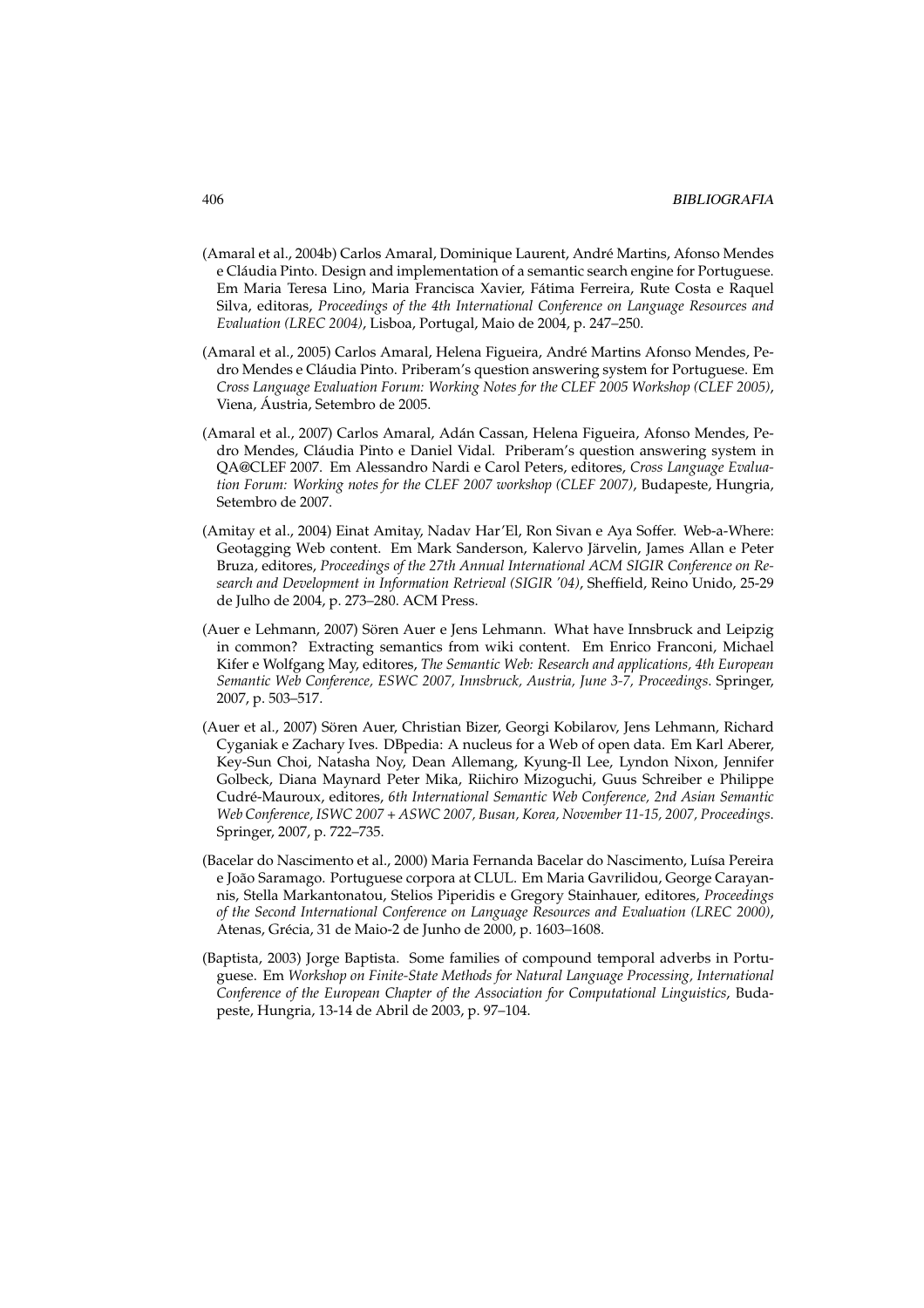- (Barreiro, 2008) Anabela Barreiro. Port4NooJ: Portuguese linguistic module and bilingual resources for machine translation. Em Xavier Blanco e Max Silberztein, editores, *Proceedings of the 2007 International NooJ Conference*, Barcelona, Espanha, 7-9 de Junho de 2008, p. 19–47. Cambridge Scholars Publishing.
- (Battistelli et al., 2008) Delphine Battistelli, Javier Couto, Jean-Luc Minel e Sylviane R. Schwer. Représentation algébrique des expressions calendaires et vue calendaire d'un texte. Em *Actes de TALN 2008*, Avignon, Junho de 2008, p. 365–373.
- (Beigbeder, 2004) Michel Beigbeder. Les temps du document et la recherche d'information. *Document numérique*, 8(4):55–64, 2004.
- (Bick, 2000) Eckhard Bick. *The parsing system "Palavras": Automatic grammatical analysis of Portuguese in a constraint grammar framework*. Aarhus, Dinamarca, Aarhus University Press, Novembro de 2000. Tese de doutoramento, Aarhus University.
- (Bick, 2003) Eckhard Bick. Multi-level NER for Portuguese in a CG framework. Em Nuno J. Mamede, Jorge Baptista, Isabel Trancoso e Maria das Graças Volpe Nunes, editores, *Computational Processing of the Portuguese Language: 6th International Workshop, PROPOR 2003. Faro, Portugal, June 2003 (PROPOR 2003)*. Springer Verlag, Berlim/Heidelberg, 26-27 de Junho de 2003, p. 118–125.
- (Bick, 2007) Eckhard Bick. Functional aspects on Portuguese NER. Em Santos e Cardoso (2007a), p. 145–155. (Este artigo foi previamente publicado pela Springer, na série LNAI, vol. 3960, ISBN-10: 3-540-34045-9). http://www.linguateca.pt/aval\_conjunta/ LivroHAREM/Cap12-SantosCardoso2007-Bick.pdf.
- (Blum e Mitchell, 1998) Avrim Blum e Tom Mitchell. Combining labeled and unlabeled data with co-training. Em *COLT' 98: Proceedings of the eleventh annual conference on Computational learning theory*, Madison, Wisconsin, EUA, 1998, p. 92–100. ACM Press.
- (Boguraev et al., 2005) Branimir Boguraev, Jose Castaño, Rob Gaizauskas, Bob Ingria, Graham Katz, Bob Knippen, Jessica Littman, Inderjeet Mani, James Pustejovsky, Antonio Sanfilippo, Andrew See, Andrea Setzer, Roser Saurí, Amber Stubbs, Beth Sundheim, Svetlana Symonenko e Marc Verhagen. TimeML 1.2.1 - A formal specification language for events and temporal expressions, 2005. http://timeml.org/site/publications/ timeMLdocs/timeml\_1.2.1.html.
- (Borbinha et al., 2007) José Luís Borbinha, Gilberto Pedrosa, Diogo Reis, João Luzio, Bruno Martins, João Gil e Nuno Freire. DIGMAP - Discovering our past world with digitised maps. Em László Kovács, Norbert Fuhr e Carlo Meghini, editores, *Research and advanced technology for digital libraries, 11th European Conference, ECDL 2007, Budapest, Hungary, September 16-21, 2007, Proceedings*. Springer Verlag, Berlim, Heidelberg, Setembro de 2007, p. 563–566.
- (Bottou e LeCun, 2003) Léon Bottou e Yann LeCun. Lush: Reference manual, 2003. http: //lush.sourceforge.net/.
- (Braschler e Peters, 2004) Martin Braschler e Carol Peters. Cross-Language Evaluation Forum: Objectives, results, achievements. *Information Retrieval*, 7(1-2):7–31, Janeiro/Abril de 2004.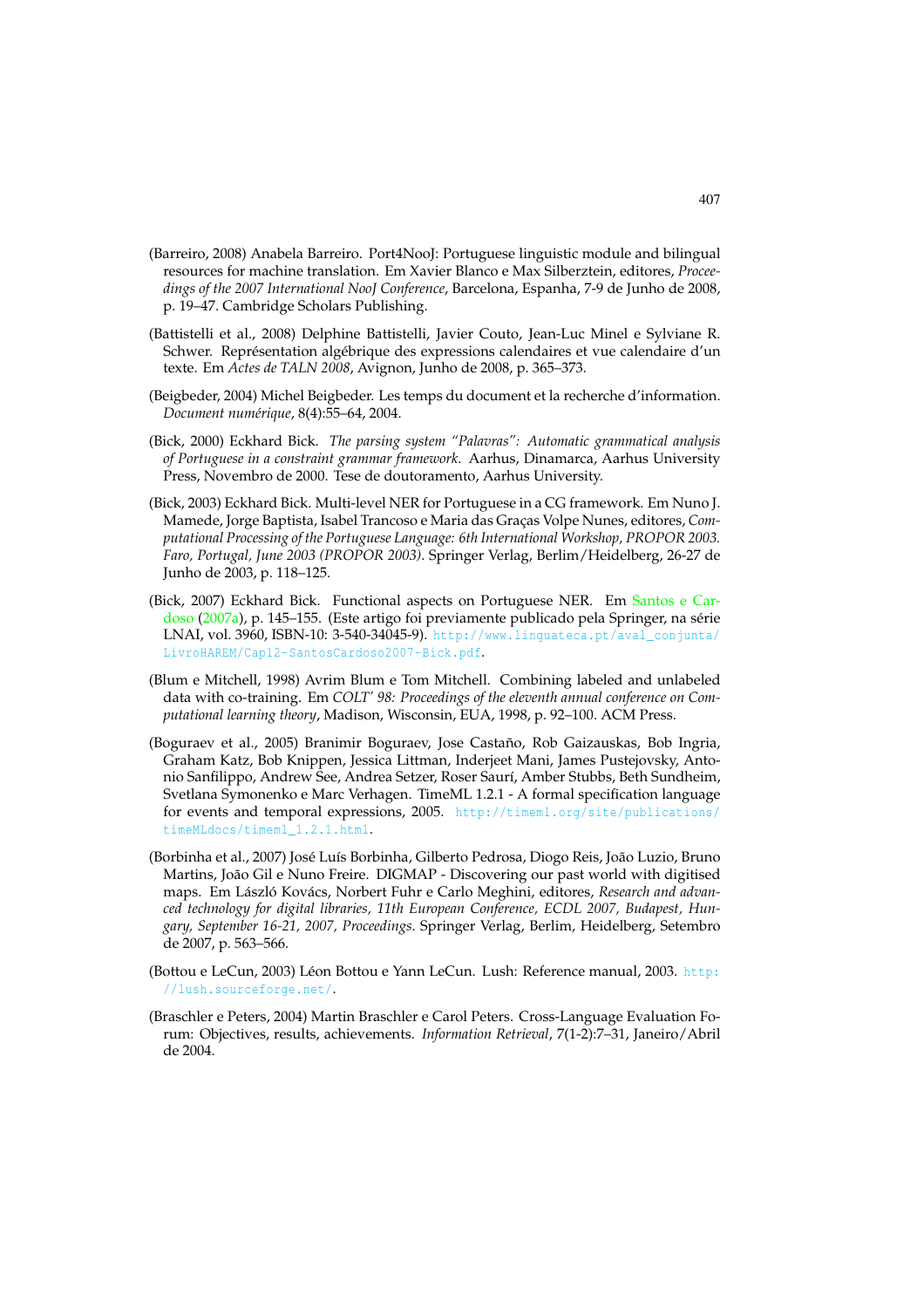- (Bruckschen et al., 2008a) Mírian Bruckschen, Fernando Muniz, José Guilherme Camargo de Souza, Juliana Thiesen Fuchs, Kleber Infante, Marcelo Muniz, Patrícia Nunes Gonçalves, Renata Vieira e Sandra Aluísio. Anotação lingüística em XML do corpus PLN-BR. Relatório Técnico NILC-TR-09-08, NILC, 2008.
- (Bruckschen et al., 2008b) Mírian Bruckschen, José Guilherme Camargo de Souza e Renata Vieira. Tiger2XCES. Relatório técnico, Laboratório PLN – FACIN – PUCRS, 2008.
- (Bruckschen et al., 2008c) Mírian Bruckschen, Renata Vieira e Sandro Rigo. SeRELeP- -Olympics: hot topics for a news portal based on semantic types and named entities. Em *Proceedings of WebMedia 2008*, Vila Velha, Brasil, 2008.
- (Brun e Hagège, 2004) Caroline Brun e Caroline Hagège. Intertwining deep syntactic processing and named entities detection. Em *Proceedings of the ESTal Conference*, Alicante, Espanha, Setembro de 2004, p. 195–206.
- (Brun et al., 2007) Caroline Brun, Maud Ehrmann e Guillaume Jacquet. A hybrid system for named entity metonimy resolution. Em *Proceedings of the 4th International Workshop on Semantic Evaluations*, Praga, República Checa, Junho de 2007.
- (Bunescu e Pasca, 2006) Razvan Bunescu e Marius Pasca. Using encyclopedic knowledge for named entity disambiguation. Em *Proceedings of the 11th Conference of the European Chapter of the Association for Computational Linguistics (EACL-06)*, Trento, Itália, Abril de 2006, p. 9–16.
- (Cabral, 2007) Luís Miguel Cabral. SUPeRB Sistema uniformizado de pesquisa de referências bibliográficas. Tese de mestrado, Faculdade de Engenharia da Universidade do Porto, Março de 2007.
- (Cabral et al., 2008) Luís Miguel Cabral, Diana Santos e Luís Fernando Costa. SUPeRB Gerindo referências de autores de língua portuguesa. Em *VI Workshop Information and Human Language Technology (TIL'08)*, Vila Velha, ES, Brasil, 28-29 de Outubro de 2008.
- (Cafarella et al., 2005) Michael J. Cafarella, Doug Downey, Stephen Soderland e Oren Etzioni. KnowItNow: Fast, scalable information extraction from the Web. Em *Proceedings of Human Language Technology Conference and Conference on Empirical Methods in Natural Language Processing*, Vancouver, British Columbia, Canadá, Outubro de 2005, p. 563–570. ACL.
- (Cardoso, 2006) Nuno Cardoso. Avaliação de Sistemas de Reconhecimento de Entidades Mencionadas. Tese de mestrado, Faculdade de Engenharia da Universidade do Porto, Outubro de 2006. (Republicado como DI/FCUL TR-06-26, Departamento de Informática, Universidade de Lisboa, Novembro 2006).
- (Cardoso, 2008) Nuno Cardoso. Novos rumos para a recuperação de informação geográfica em português. Em Luís Costa, Diana Santos e Nuno Cardoso, editores, *Perspectivas sobre a Linguateca / Actas do encontro Linguateca : 10 anos*. Linguateca, 11 de Setembro de 2008, p. 71–85. http://www.linguateca.pt/LivroL10/Cap11-Costaetal2008-Cardoso. pdf.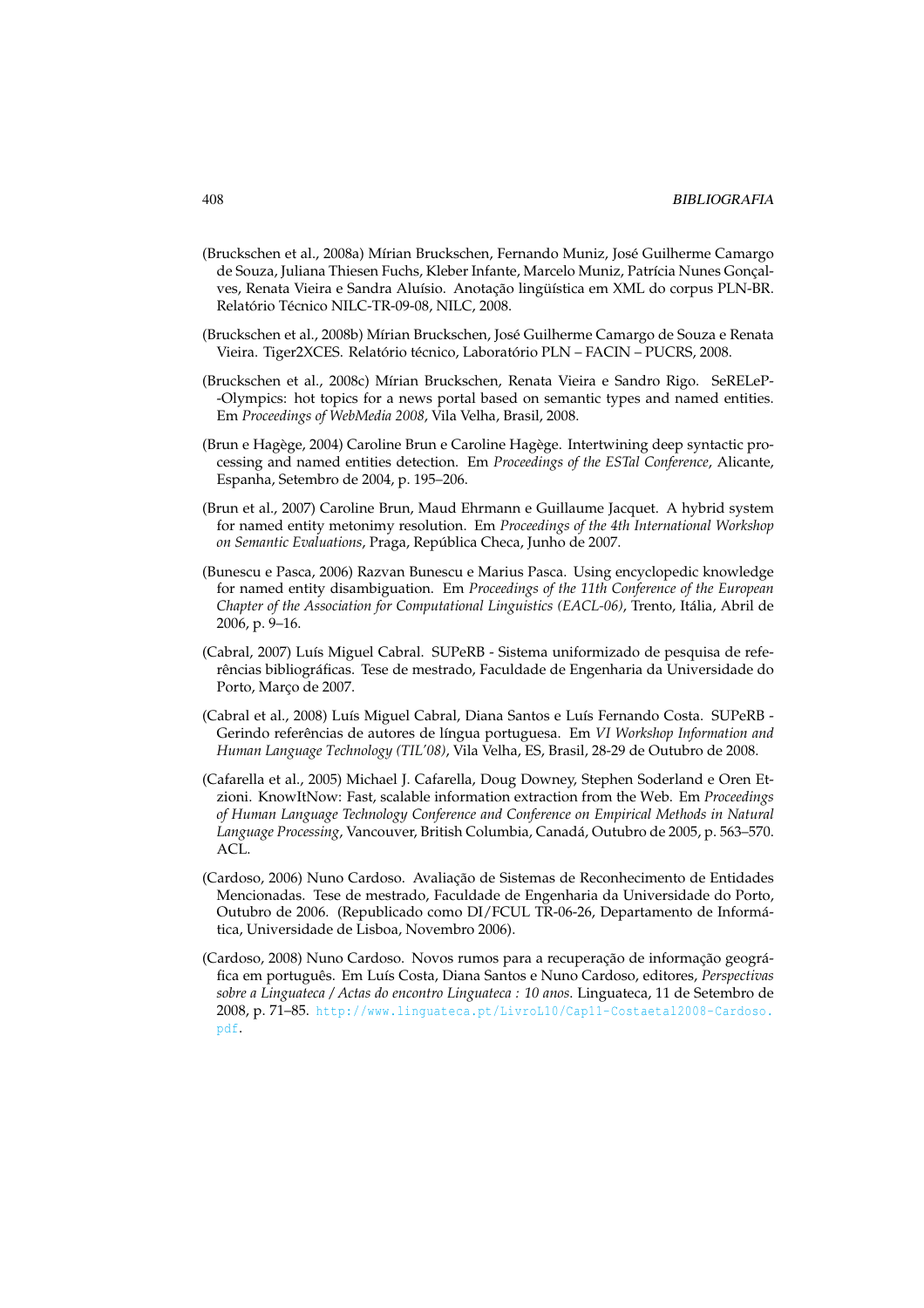- (Cardoso e Santos, 2007) Nuno Cardoso e Diana Santos. Directivas para a identificação e classificação semântica na colecção dourada do HAREM. Em Santos e Cardoso (2007a), p. 211-238. http://www.linguateca.pt/aval\_conjunta/LivroHAREM/ Cap16-SantosCardoso2007-CardosoSantos.pdf.
- (Cardoso et al., 2006) Nuno Cardoso, Bruno Martins, Leonardo Andrade, Marcirio Silveira Chaves e Mário J. Silva. The XLDB group at GeoCLEF 2005. Em Carol Peters, Frederic Gey, Julio Gonzalo, Henning Müeller, Gareth J.F. Jones, Michael Kluck, Bernardo Magnini e Maarten de Rijke, editores, *Accessing Multilingual information Repositories:6th Workshop of the Cross-Language Evaluation Forum, CLEF 2005. Vienna, Austria, September 2005. Revised Selected papers (CLEF'2005)*. Springer, Berlim/Heidelberg, 2006, p. 997–1006.
- (Cardoso et al., 2008a) Nuno Cardoso, David Cruz, Marcirio Silveira Chaves e Mário J. Silva. Using geographic signatures as query and document scopes in geographic IR. Em Peters et al. (2008), p. 802–810.
- (Cardoso et al., 2008b) Nuno Cardoso, Mário J. Silva e Diana Santos. Handling implicit geographic evidence for geographic IR. Em *ACM 17th Conference on Information and Knowledge Management (CIKM 2008)*, Napa Valley, CA, EUA, 26-30 de Outubro de 2008, p. 1383–1384.
- (Cardoso et al., 2008c) Nuno Cardoso, Patrícia Sousa e Mário J. Silva. The University of Lisbon at GeoCLEF 2008. Em Francesca Borri, Alessandro Nardi e Carol Peters, editores, *Cross Language Evaluation Forum: Working notes for the CLEF 2008 workshop*, Aarhus, Dinamarca, 17-19 de Setembro de 2008.
- (Carreras et al., 2003) Xavier Carreras, Lluís Màrquez e Lluís Padró. Simple named entity extractor using AdaBoost. Em Walter Daelemans e Miles Osborne, editores, *Proceedings of Seventh Conference on Computational Natural Language Learning (CoNLL-2003)*, Edmonton, Canadá, 31 de Maio e 1 de Junho de 2003, p. 152–155. ACL.
- (Carvalho e Gonçalo Oliveira, 2008) Paula Carvalho e Hugo Gonçalo Oliveira. Manual de utilização do Etiquet(H)AREM, 29 de Abril de 2008. http://www.linguateca.pt/aval\_ conjunta/HAREM/ManualUtilEtiquetHAREM.pdf.
- (Carvalho e Mota, 2009) Paula Carvalho e Cristina Mota. Análise contrastiva do tratamento do TEMPO na primeira e segunda edição do HAREM. Em preparação, 2009.
- (Carvalho, 2007) Paula Cristina Quaresma da Fonseca Carvalho. Análise e representação de construções adjectivais para processamento automático de texto. Adjectivos intransitivos humanos. Tese de doutoramento, Universidade de Lisboa, 2007.
- (Cassan et al., 2006) Adán Cassan, Helena Figueira, André Martins, Afonso Mendes, Pedro Mendes e Cláudia Pinto. Priberam's question answering system in a cross-language enviroment. Em Alessandro Nardi, Carol Peters e José Luís Vicedo, editores, *Cross Language Evaluation Forum: Working notes for the CLEF 2006 workshop (CLEF 2006)*, Alicante, Espanha, 20-22 de Setembro de 2006.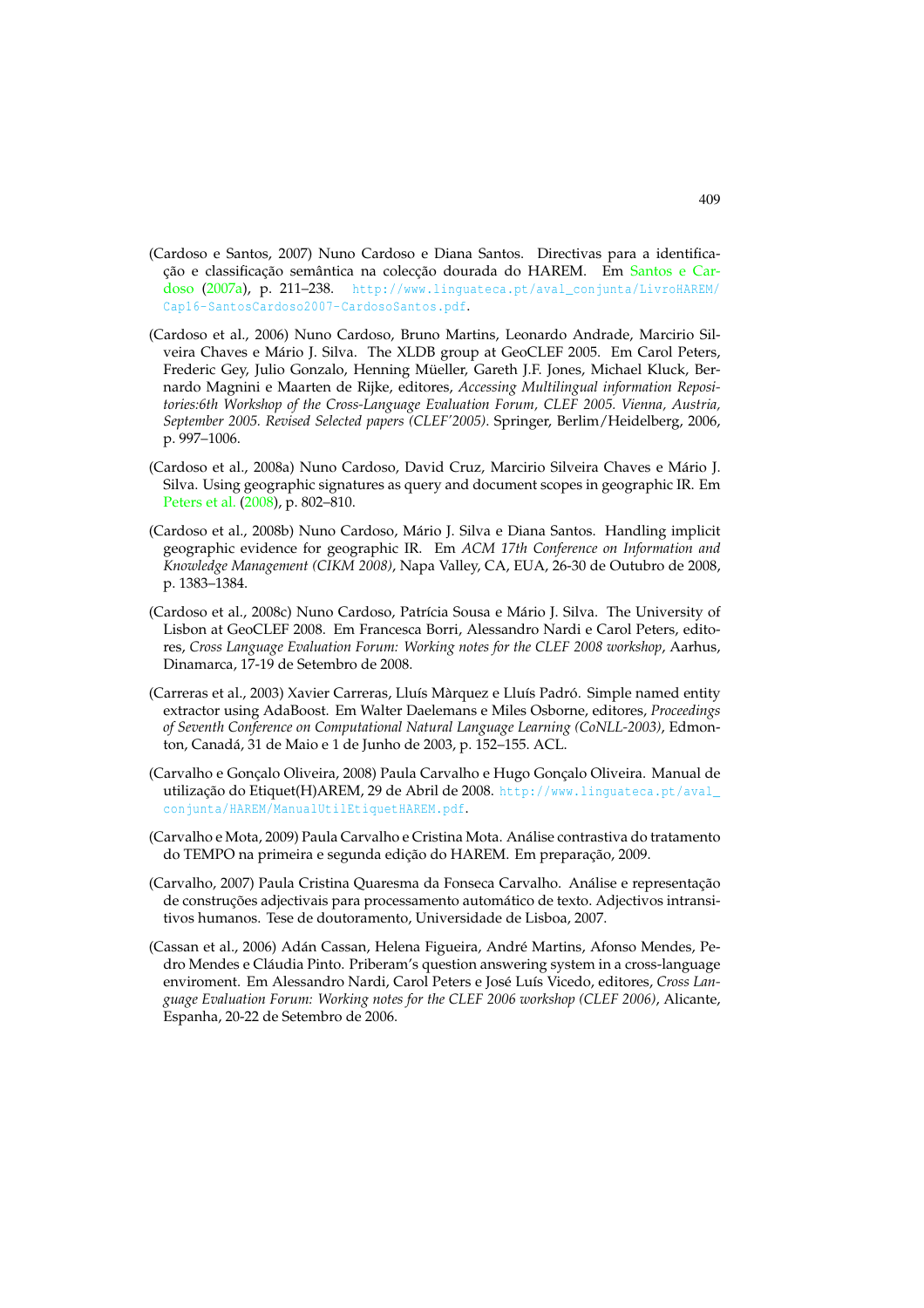- (Chaves et al., 2005a) Marcirio Silveira Chaves, Bruno Martins e Mário J. Silva. GKB Geographic Knowledge Base. Relatório Técnico 05–12, Departamento de Informática, Universidade de Lisboa, Julho de 2005. http://www.di.fc.ul.pt/tech-reports/05-12. pdf.
- (Chaves et al., 2005b) Marcirio Silveira Chaves, Mário J. Silva e Bruno Martins. A geographic knowledge base for Semantic Web applications. Em Carlos Alberto Heuser, editor, *Proceedings do 20o Simpósio Brasileiro de Banco de Dados (SBBD)*, Uberlândia, MG, Brasil, 3-7 de Outubro de 2005, p. 40–54.
- (Chinchor, 1998) Nancy Chinchor. MUC-7 named entity task definition (version 3.5). Em *Proceedings of the 7th Message Understanding Conference (MUC-7)*, Fairfax, VA, EUA, 29 de Abril-1 de Maio de 1998. Morgan Kaufmann.
- (Chu-Carroll e Prager, 2007) Jennifer Chu-Carroll e John Prager. An experimental study of the impact of information extraction accuracy on semantic search performance. Em *Proceedings of the ACM Sixteenth Conference on Information and Knowledge Management, CIKM'07*, Lisboa, Portugal, Novembro de 2007, p. 505–514.
- (Collins e Singer, 1999) Michael Collins e Yoram Singer. Unsupervised models for named entity classification. Em *Proceedings of the Joint SIGDAT Conference on Empirical Methods in Natural Language Processing and Very Large Corpora*, College Park, MD, EUA, 1999, p. 100–110.
- (Collovini et al., 2007) Sandra Collovini, Thiago I. Carbonel, Juliana Thiesen Fuchs, Jorge César Coelho, Lucia Helena Machado Rino e Renata Vieira. Summ-it: Um corpus anotado com informações discursivas visando à sumarização automática. Em *TIL, V Workshop em Tecnologia da Informação e da Linguagem Humana*, Rio de Janeiro, RJ, Brasil, Julho de 2007, p. 1605–1614.
- (Costa et al., 2007) Luís Costa, Paulo Rocha e Diana Santos. Organização e resultados morfolímpicos. Em Santos (2007a), p. 15–33.
- (Cruse, 1986) D. A. Cruse. *Lexical semantics*. Cambridge University Press, 1986.
- (Culotta e Sorensen, 2004) Aron Culotta e Jeffrey Sorensen. Dependency tree kernels for relation extraction. Em *Proceedings of the 42nd Annual Meeting of the Association for Computational Linguistics (ACL'04)*, Barcelona, Espanha, Julho de 2004, p. 423–429.
- (Cunha et al., 2006) João Paulo Silva Cunha, Isabel Cruz, Ilídio Oliveira, António Sousa Pereira, César Telmo Costa, Ana Margarida Oliveira e Amândio Pereira. The RTS project: Promoting secure and effective clinical telematic communication within the Aveiro region. Em *eHealth 2006 High Level Conference*, Málaga, Espanha, Maio de 2006, p. 1–10.
- (Dahl, 1973) Östen Dahl. On generics. Technical Report 6, Department of Linguistics, University of Göteborg, Abril de 1973.
- (Dean e Ghemawat, 2008) Jeffrey Dean e Sanjay Ghemawat. MapReduce: simplified data processing on large clusters. *Communications of the ACM*, 51(1):107–113, 2008.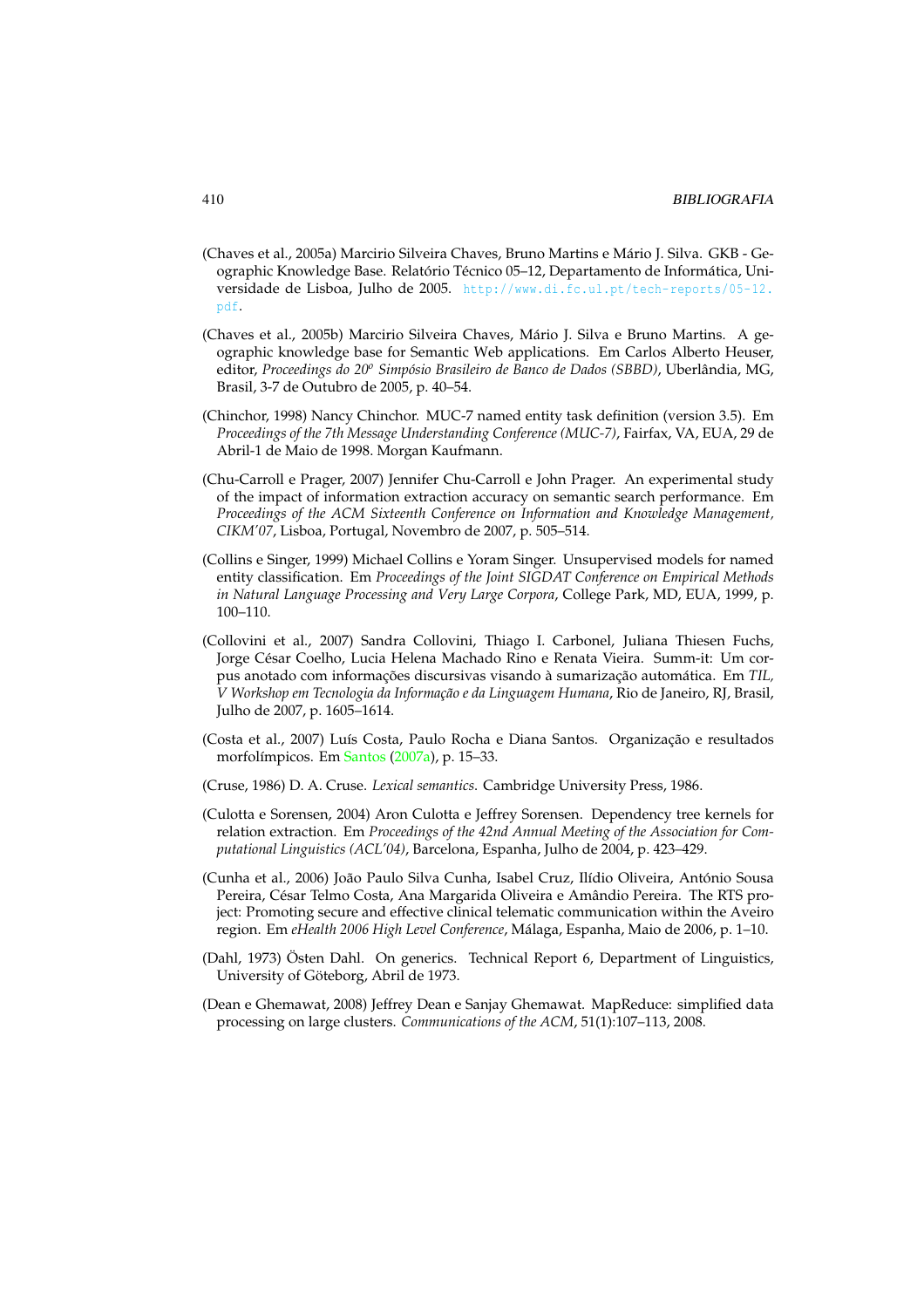- (Delboni, 2005) Tiago Marques Delboni. Expressões de posicionamento como fonte de contexto geográfico na Web. Tese de mestrado, Instituto de Ciências Exatas, Universidade Federal de Minas Gerais de Belo Horizonte - UFMG, 26 de Agosto de 2005.
- (Etzioni et al., 2005) Oren Etzioni, Michael J. Cafarella, Doug Downey, Ana-Maria Popescu, Tal Shaked, Stephen Soderland, Daniel S. Weld e Alexander Yates. Unsupervised named-entity extraction from the Web: An experimental study. *Artificial Intelligence*, 165 (1):91–134, 2005.
- (Fellbaum, 1998) Christiane Fellbaum, editora. *WordNet: An electronic lexical database*. The MIT Press, 1998.
- (Ferreira et al., 2008) Liliana Ferreira, António Teixeira e João Paulo da Silva Neto. Ontology-driven vaccination information extraction. Em *5th International Workshop on Natural Language Processing and Cognitive Science (NLPCS 2008)*, Barcelona, Espanha, 12-13 de Junho de 2008.
- (Ferrucci e Lally, 2004) David Ferrucci e Adam Lally. UIMA: An architectural approach to unstructured information processing in the corporate research environment. *Natural Language Engineering*, 10(3-4):327–348, 2004.
- (Freitas, 2007) Maria Cláudia de Freitas. Elaboração automática de ontologias de domínio: discussão e resultados. Tese de doutoramento, Pontifícia Universidade Católica do Rio de Janeiro, Janeiro de 2007.
- (Fürnkranz, 2002) Johannes Fürnkranz. Round robin classification. *Journal of Machine Learning Research*, 2:721–747, 2002.
- (Giampiccolo et al., 2008) Danilo Giampiccolo, Pamela Forner, Anselmo Peñas, Christelle Ayache, Dan Cristea, Valentin Jijkoun, Petya Osenova, Paulo Rocha, Bogdan Sacaleanu e Richard Sutcliffe. Overview of the CLEF 2007 multilingual question answering track. Em Peters et al. (2008), p. 200–236.
- (Gillam, 1999) Richard Gillam. Finding text boundaries in Java : Overcoming differences in international style, 1999. http://www.ibm.com/developerworks/java/library/ j-boundaries/boundaries.html.
- (Gonzalez et al., 2007) Marco Gonzalez, Leonardo Cavalheiro Langie e Vera Lúcia Strube de Lima. Avaliação de sistemas de recuperação e categorização de textos: métodos e aplicações. Em Santos (2007a), p. 231–245.
- (Gonçalo Oliveira et al., 2008) Hugo Gonçalo Oliveira, Paulo Gomes e Diana Santos. PA-PEL: a dictionary-based lexical ontology for Portuguese. Em António Teixeira, Vera Lúcia Strube de Lima, Luís Caldas de Oliveira e Paulo Quaresma, editores, *Computational Processing of the Portuguese Language, 8th International Conference, Proceedings (PROPOR 2008)*. Springer Verlag, 8-10 de Setembro de 2008, p. 31–40.
- (Grishman, 1999-2006) Ralph Grishman. Jet (Java Extraction Toolkit), 1999-2006. http: //cs.nyu.edu/cs/faculty/grishman/jet/doc/Jet.html.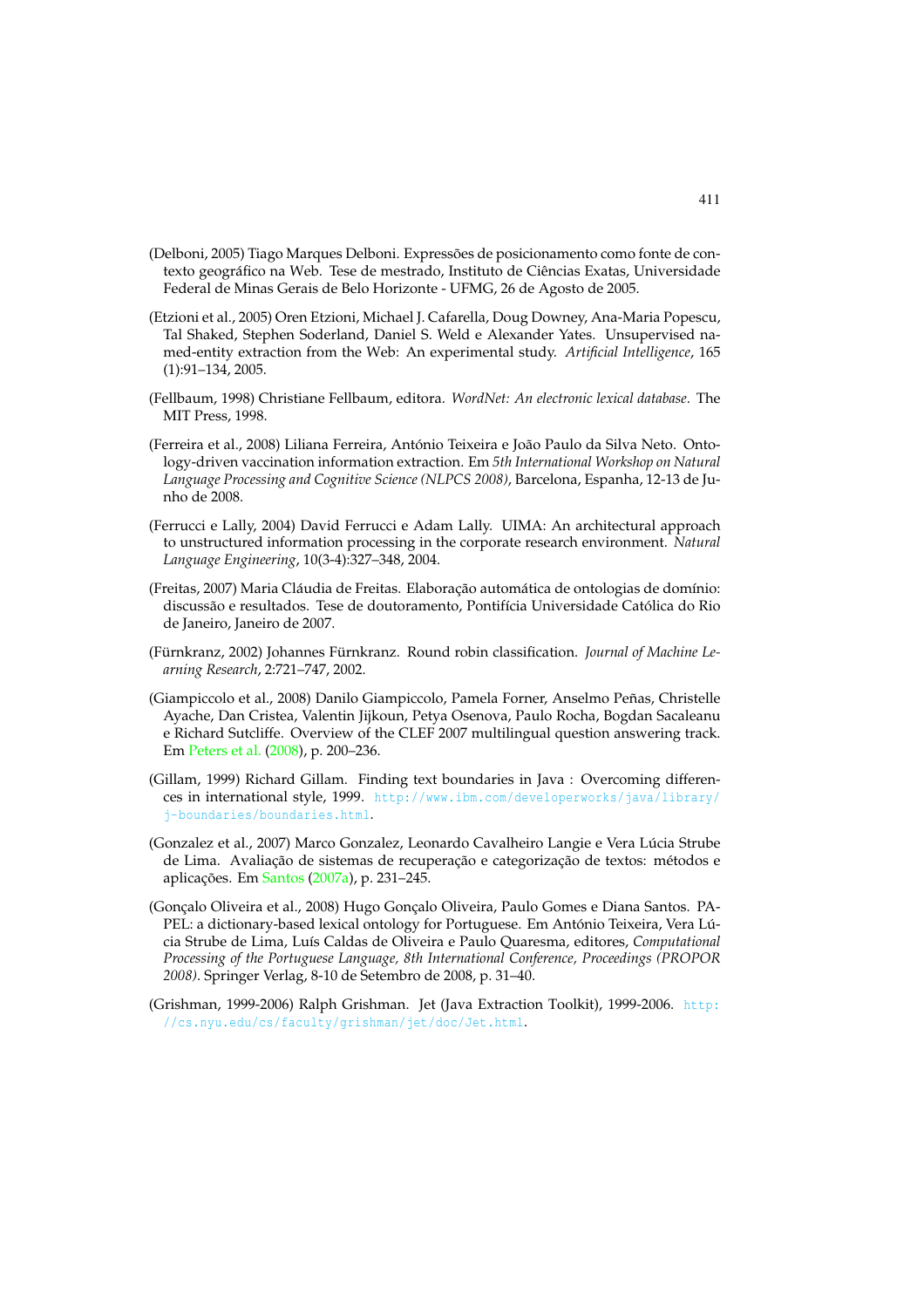- (Gross, 1986) Maurice Gross. *Grammaire transformationnelle du français III Syntaxe de l'adverbe*. ASSTRIL, 1986.
- (Gruhl et al., 2004) D. Gruhl, L. Chavet, D. Gibson, J. Meyer, P. Pattanayak, A. Tomkins e J. Zien. How to build a WebFountain: An architecture for very large-scale text analytics. *IBM Systems Journal*, 43(1):64–77, 2004.
- (Güting, 1994) Ralf Hartmut Güting. An introduction to spatial database systems. *The VLDB Journal*, 3(4):357–399, 1994.
- (Hagège e Tannier, 2007) Caroline Hagège e Xavier Tannier. XRCE-T: XIP temporal module for TempEval campaign. Em *Proceedings of the Fourth International Workshop on Semantic Evaluations (SemEval-2007)*, Praga, República Checa, Junho de 2007, p. 492–495. ACL.
- (Hagège et al., 2008) Caroline Hagège, Jorge Baptista e Nuno Mamede. Proposta de anotação e normalização de expressões temporais da categoria TEMPO para o HAREM II, 2008. (Republicado neste volume como apêndice B). http://www.linguateca.pt/aval\_ conjunta/HAREM/2008\_04\_13\_Tempo.pdf.
- (Hearst, 1992) Marti A. Hearst. Automatic acquisition of hyponyms from large text corpora. Em *Proceedings of the Fourteenth Conference on Computational Linguistics*, Nantes, França, 23-28 de Julho de 1992, p. 539–545. ACL.
- (Hill et al., 1999) Linda L. Hill, James Frew e Qi Zheng. Geographic names: the implementation of a gazetteer in a georeferenced digital library. *D-Lib Magazine*, 5(1), Janeiro de 1999. http://www.dlib.org/dlib/january99/hill/01hill.html.
- (Hirschman, 1998) Lynette Hirschman. The evolution of evaluation: Lessons from the Message Understanding Conferences. *Computer Speech and Language*, 12(4):281–305, 1998.
- (Ide e Romary, 2004) Nancy Ide e Laurent Romary. International standard for a linguistic annotation framework. *Natural Language Engineering*, 10(3-4):211–225, 2004.
- (ISO19109, 2006) ISO19109. ISO 19109, Acessado em Novembro de 2006. https://www. seegrid.csiro.au/twiki/pub/Xmml/FeatureModel/19109\_DIS2002.pdf.
- (Ji e Grishman, 2006) Heng Ji e Ralph Grishman. Data selection in semi-supervised learning for name tagging. Em *Proceedings of the Workshop on Information Extraction Beyond The Document*, Sydney, Austrália, Julho de 2006, p. 48–55. ACL.
- (Kazama e Torisawa, 2007) Jun'ichi Kazama e Kentaro Torisawa. Exploiting Wikipedia as external knowledge for named entity recognition. Em *Joint Conference on Empirical Methods in Natural Language Processing and Computational Natural Language Learning*, Praga, República Checa, Junho de 2007, p. 698–707.
- (Krifka et al., 1995) Manfred Krifka, Francis Jeffrey Pelletier, Gregory N. Carlson, Alice ter Meulen, Gennaro Chierchia e Godehard Link. Genericity: An introduction. Em Gregory N. Carlson e Francis Jeffry Pelletier, editores, *The generic book*, 1995, p. 1–124. The University of Chicago Press.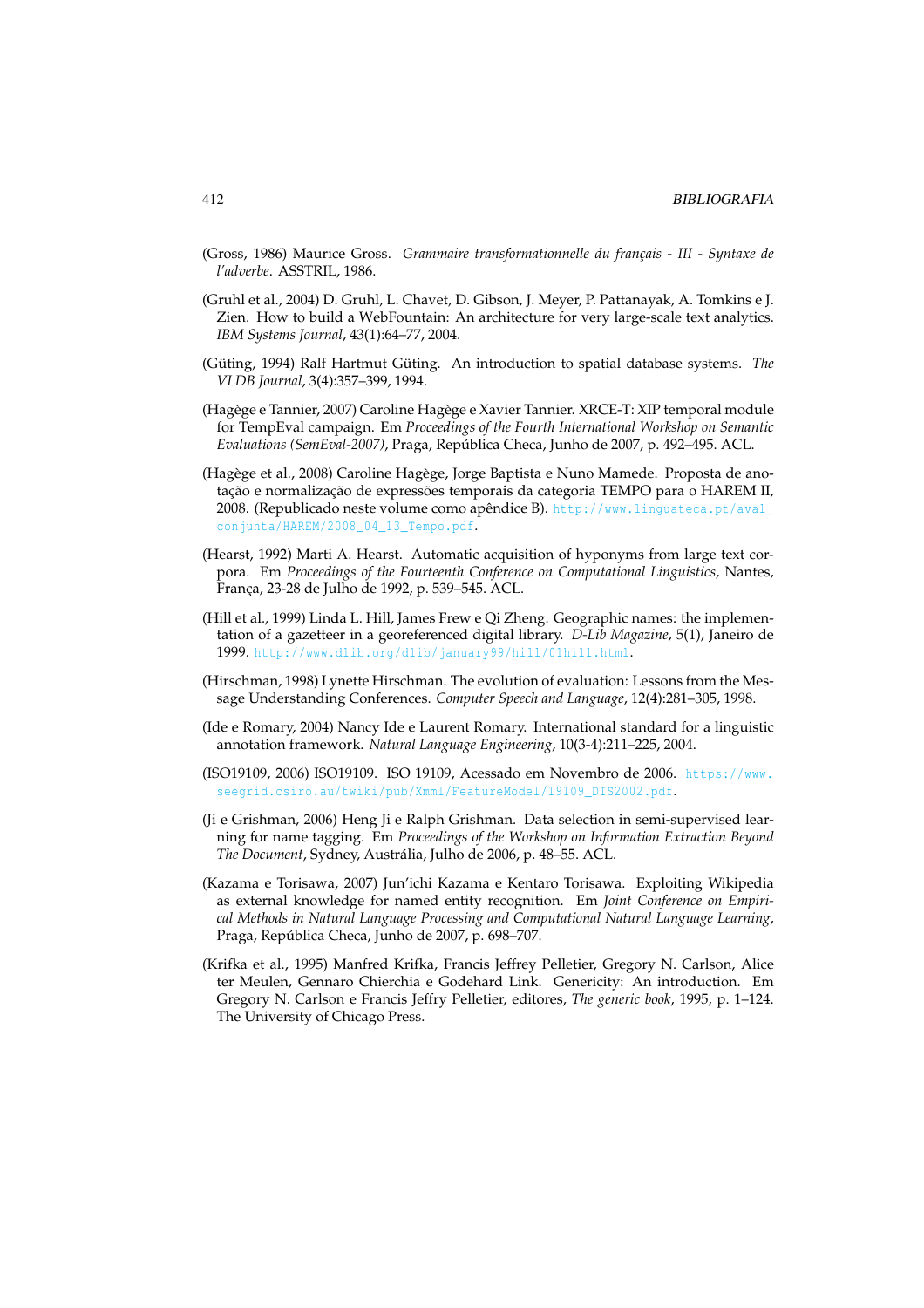- (König e Lezius, 2003) Esther König e Wolfgang Lezius. The TIGER language A description language for syntax graphs, formal definition. Relatório técnico, IMS, University of Stuttgart, 2003.
- (Lansing, 2001) Jeff Lansing. Geoparser service draft candidate implementation specification 0.7.1, 2001. (OGC Paper 01-035). http://feature.opengis.org/members/archive/ arch01/01-035.pdf.
- (Lopes e Santos, 1993) Ana Cristina Macário Lopes e Pedro Santos. A condicionalidade das frases genéricas. *Cadernos de Semântica*, 17, 1993.
- (Loureiro, 2007) João Miguel Sanches Loureiro. Reconhecimento de entidades mencionadas (obra, valor, relações de parentesco e tempo) e normalização de expressões temporais. Tese de mestrado, Instituto Superior Técnico, Universidade Técnica de Lisboa, Novembro de 2007.
- (Makkonen e Ahonen-myka, 2003) Juha Makkonen e Helena Ahonen-myka. Utilizing temporal information in topic detection and tracking. Em Traugott Koch e Ingeborg Torvik Solvberg, editores, *Research and Advanced Technology for Digital Libraries, 7th European Conference, ECDL 2003, Trondheim, Norway, August 2003, Proceedings*. Springer-Verlag, 2003, p. 393–404.
- (Malouf, 2002) Robert Malouf. Markov models for language-independent named entity recognition. Em Dan Roth e Antal van den Bosch, editores, *Proceedings of the 6th Conference on Natural Language Learning (CoNLL-2002)*, Taipei, Formosa, 31 de Agosto-1 de Setembro de 2002, p. 187–190.
- (Mandl et al., 2008) Thomas Mandl, Fredric Gey, Giorgio Di Nunzio, Nicola Ferro, Ray Larson, Mark Sanderson, Diana Santos, Christa Womser-Hacker e Xie Xing. GeoCLEF 2007: the CLEF 2007 Cross-Language Geographic Information Retrieval track overview. Em Peters et al. (2008), p. 745–772.
- (Manguinhas et al., 2008) Hugo Miguel Álvaro Manguinhas, Bruno Emanuel da Graca Martins e José Borbinha. A geo-temporal Web gazetteer service integrating data from multiple sources. Em *3rd IEEE International Conference on Digital Information Management*, Londres, Reino Unido, Novembro de 2008. IEEE.
- (Mani, 2004) Inderjeet Mani. Recent developments in temporal information extraction. Em *Proceedings of RANLP'03*, Borovets, Bulgaria, 2004, p. 45–60. John Benjamins.
- (Mani e Wilson, 2000) Inderjeet Mani e George Wilson. Robust temporal processing of news. Em *ACL '00: Proceedings of the 38th Annual Meeting of Association for Computational Linguistics*, Hong Kong, China, 2000, p. 69–76. ACL.
- (Mani et al., 2004) Inderjeet Mani, James Pustejovsky e Beth Sundheim. Introduction to the special issue on temporal information processing. *ACM Transactions on Asian Language Information Processing (TALIP)*, 3(1):1–10, 2004.
- (Markert e Nissim, 2007) Katja Markert e Malvina Nissim. SemEval-2007 task 08: Metonymy resolution at SemEval-2007. Em *Proceedings of the Fourth International Workshop on Semantic Evaluations (SemEval-2007)*, Praga, República Checa, Junho de 2007, p. 36–41. ACL.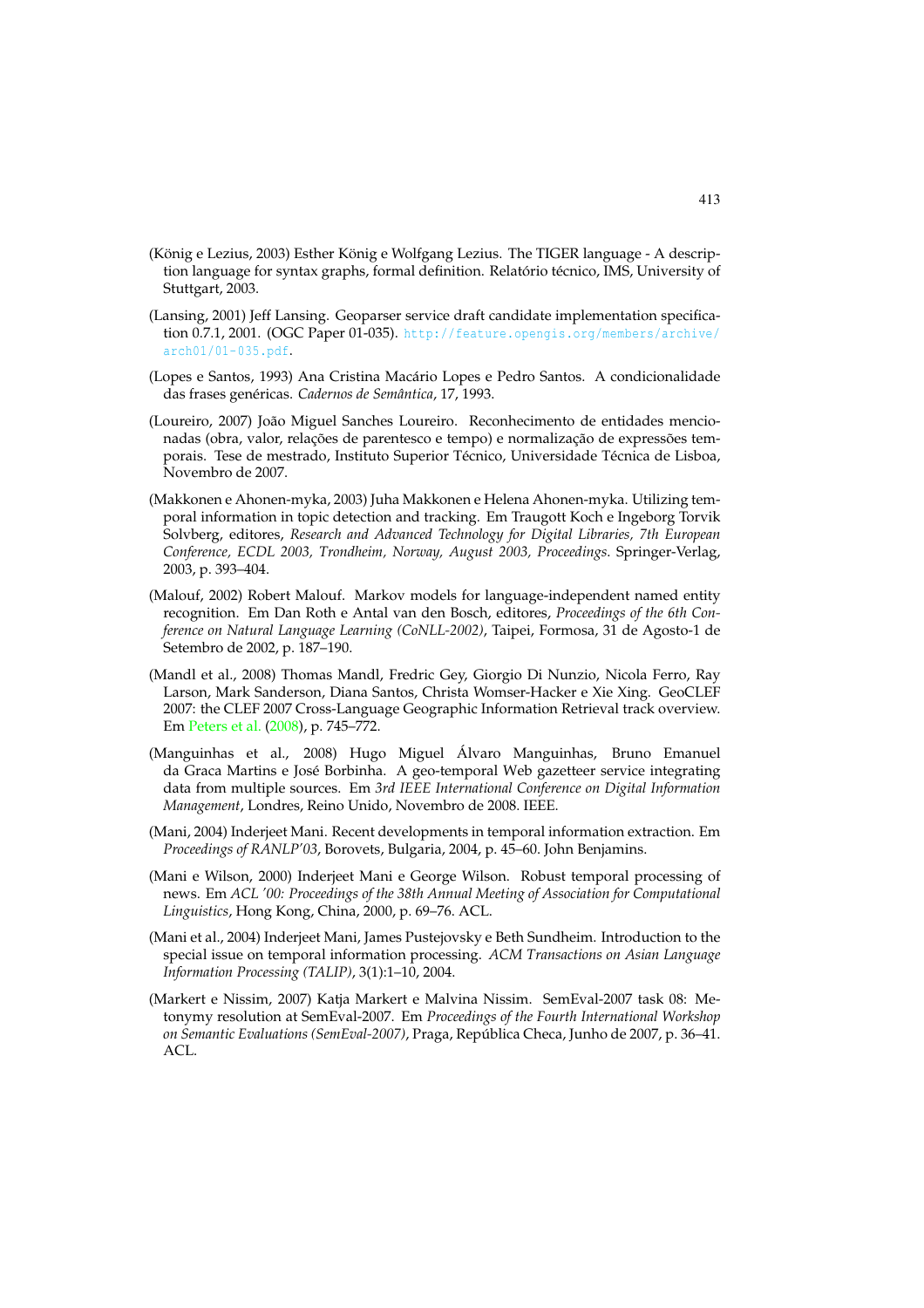- (Martins, 2009) Bruno Martins. Geographically aware Web text mining. Tese de doutoramento, Faculdade de Ciências, Universidade de Lisboa, Março de 2009.
- (Martins e Silva, 2007) Bruno Martins e Mário J. Silva. O HAREM e a avaliação de sistemas para o reconhecimento de entidades geográficas em textos em língua portuguesa. Em Santos e Cardoso (2007a), p. 79–86. http://www.linguateca.pt/aval\_conjunta/ LivroHAREM/Cap06-SantosCardoso2007-MartinsSilva.pdf.
- (Martins et al., 2007a) Bruno Martins, Nuno Cardoso, Marcirio Silveira Chaves, Leonardo Andrade e Mário J. Silva. The University of Lisbon at GeoCLEF 2006. Em Carol Peters, Paul Clough, Fredric C. Gey, Jussi Karlgren, Bernardo Magnini, Douglas W. Oard, Maarten de Rijke e Maximilian Stempfhuber, editores, *Evaluation of multilingual and multi-modal information retrieval - 7th Workshop of the Cross-Language Evaluation Forum, CLEF 2006. Alicante, Spain, September, 2006. Revised Selected papers*. Springer, Berlim/Heidelberg, 2007, p. 986–994.
- (Martins et al., 2007b) Bruno Martins, Mário Silva e Marcirio Silveira Chaves. O sistema CaGE no HAREM - reconhecimento de entidades geográficas em textos em língua portuguesa. Em Santos e Cardoso (2007a), p. 97–112. http://www.linguateca.pt/aval\_ conjunta/LivroHAREM/Cap08-SantosCardoso2007-Martinsetal.pdf.
- (Martins et al., 2008) Bruno Martins, Hugo Manguinhas e José Luis Borbinha. Extracting and exploring the geo-temporal semantics of textual resources. Em *Proceedings of the 2th IEEE International Conference on Semantic Computing (ICSC 2008), August 4-7, 2008, Santa Clara, California, USA*, 2008, p. 1–9. IEEE Computer Society.
- (McCallum e Li, 2003) Andrew McCallum e Wei Li. Early results for named entity recognition with conditional random fields, feature induction and Web-enhanced lexicons. Em Walter Daelemans e Miles Osborne, editores, *Proceedings of Seventh Conference on Computational Natural Language Learning (CoNLL-2003)*, Edmonton, Canadá, 31 de Maio e 1 de Junho de 2003, p. 188–191. ACL.
- (McDonald, 1996) David D. McDonald. Internal and external evidence in the identification and semantic categorization of proper names. Em Branimir Boguraev e James Pustejovsky, editores, *Corpus processing for lexical acquisition*. The MIT Press, Cambridge, MA, EUA & Londres, Inglaterra, 1996, p. 21–39.
- (McDowell e Cafarella, 2008) Luke K. McDowell e Michael Cafarella. Ontology-driven, unsupervised instance population. *Web Semantics: Science, Services and Agents on the World Wide Web*, 6(3):218–236, 2008.
- (Mikheev et al., 1998) Andrei Mikheev, Claire Grover e Marc Moens. Description of the LTG system used for MUC-7CHV. Em *Proceedings of the 7th Message Understanding Conference (MUC-7)*, Fairfax, VA, EUA, 29 de Abril-1 de Maio de 1998. Morgan Kaufmann.
- (Mikheev et al., 1999) Andrei Mikheev, Marc Moens e Claire Grover. Named entity recognition without gazetteers. Em *Proceedings of EACL'99: Ninth Conference of the European Chapter of the Association for Computational Linguistics (EACL'99)*, Bergen, Noruega, 8-12 de Junho de 1999, p. 1–8.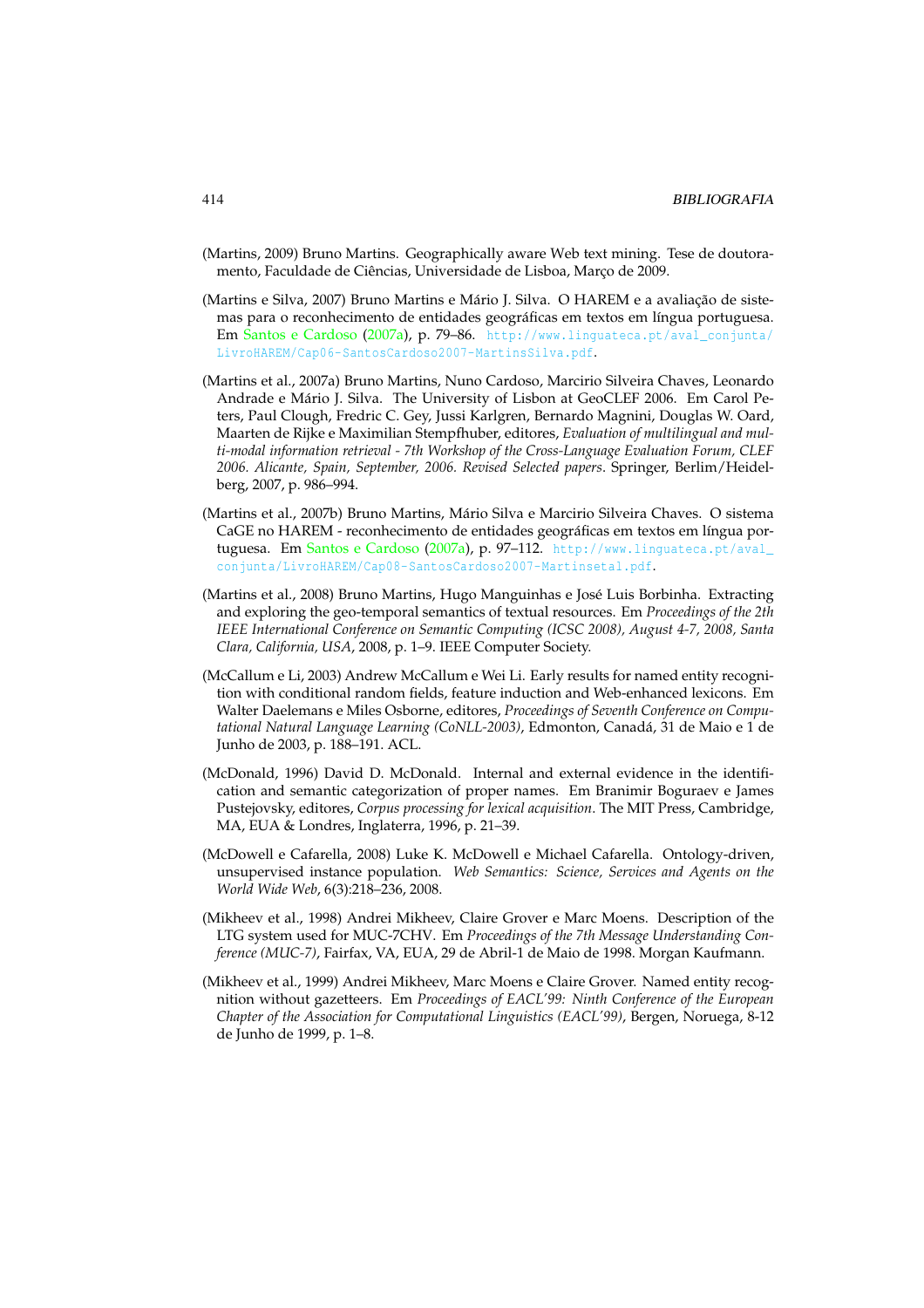- (Miller et al., 2004) Scott Miller, Jethran Guinness e Alex Zamanian. Name tagging with word clusters and discriminative training. Em Susan Dumais, Daniel Marcu e Salim Roukos, editores, *HLT-NAACL 2004: Main Proceedings*, Boston, Massachusetts, EUA, 2-7 de Maio de 2004, p. 337–342. ACL.
- (Modesto et al., 2005) Marco Modesto, Álvaro R. Pereira Jr., Nívio Ziviani, Carlos Castillo e Ricardo Baeza-Yates. Um novo retrato da Web brasileira. Em *Proceedings of the XX-XII Seminário Integrado de Software e Hardware - SEMISH*, São Leopoldo, Brasil, 2005, p. 2005–2017.
- (Molinier e Levrier, 2000) Christian Molinier e Françoise Levrier. *Grammaire des adverbes, Description des formes en -ment*. Droz, 2000.
- (Mota, 2003) Cristina Mota. Avaliação conjunta de sistemas de reconhecimento de entidades mencionadas, 28 de Junho de 2003. (Apresentação no Encontro AvalON). http://www.linguateca.pt/aval\_conjunta/acetatosAvalon/avalon-srem3.ppt.
- (Mota, 2006) Cristina Mota. NooJ as a corpus annotator of named entities, 1-3 de Junho de 2006. http://nooj.matf.bg.ac.yu/pptpdf/13Cristina% 20Mota-NooJasacorpusannotatorofnamedentities.pdf.
- (Mota, 2009) Cristina Mota. How to keep up with language dynamics: A case study on named entity recognition. Tese de doutoramento, Instituto Superior Técnico, Universidade Técnica de Lisboa, Maio de 2009.
- (Mota e Silberztein, 2007) Cristina Mota e Max Silberztein. Em busca da máxima precisão sem almanaques. O Stencil/NooJ no HAREM. Em Santos e Cardoso (2007a), p. 191-208. http://www.linguateca.pt/aval\_conjunta/LivroHAREM/ Cap15-SantosCardoso2007-MotaSilberztein.pdf.
- (Móia, 2000) Telmo Móia. Identifying and computing temporal locating adverbials with a particular focus on Portuguese and English. Tese de doutoramento, Faculdade de Letras da Universidade de Lisboa, Fevereiro de 2000.
- (Nadeau, 2007) David Nadeau. Semi-supervised named entity recognition: Learning to recognize 100 entity types with little supervision. Tese de doutoramento, University of Ottawa, Novembro de 2007.
- (Navarro, 2001) Gonzalo Navarro. A guided tour to approximate string matching. *ACM Computer Surveys*, 33(1):31–88, 2001.
- (Peeters, 2000) Bert Peeters. Setting the scene. Recent milestones in the lexicon-encyclopedia debate. Em Bert Peeters, editor, *The lexicon - encyclopedia interface*. Elsevier Science, Oxford, 2000, p. 1–52.
- (Peters et al., 2008) Carol Peters, Valentin Jijkoun, Thomas Mandl, Henning Müller, Doug W. Oard, Anselmo Peñas, Vivien Petras e Diana Santos, editores. Springer, 2008.
- (Petras et al., 2006) Vivien Petras, Ray R. Larson e Michael Buckland. Time period directories: A metadata infrastructure for placing events in temporal and geographic context. Em *JCDL '06: Proceedings of the 6th ACM/IEEE-CS joint conference on Digital libraries*, Chapel Hill, NC, EUA, 2006, p. 151–160. ACM.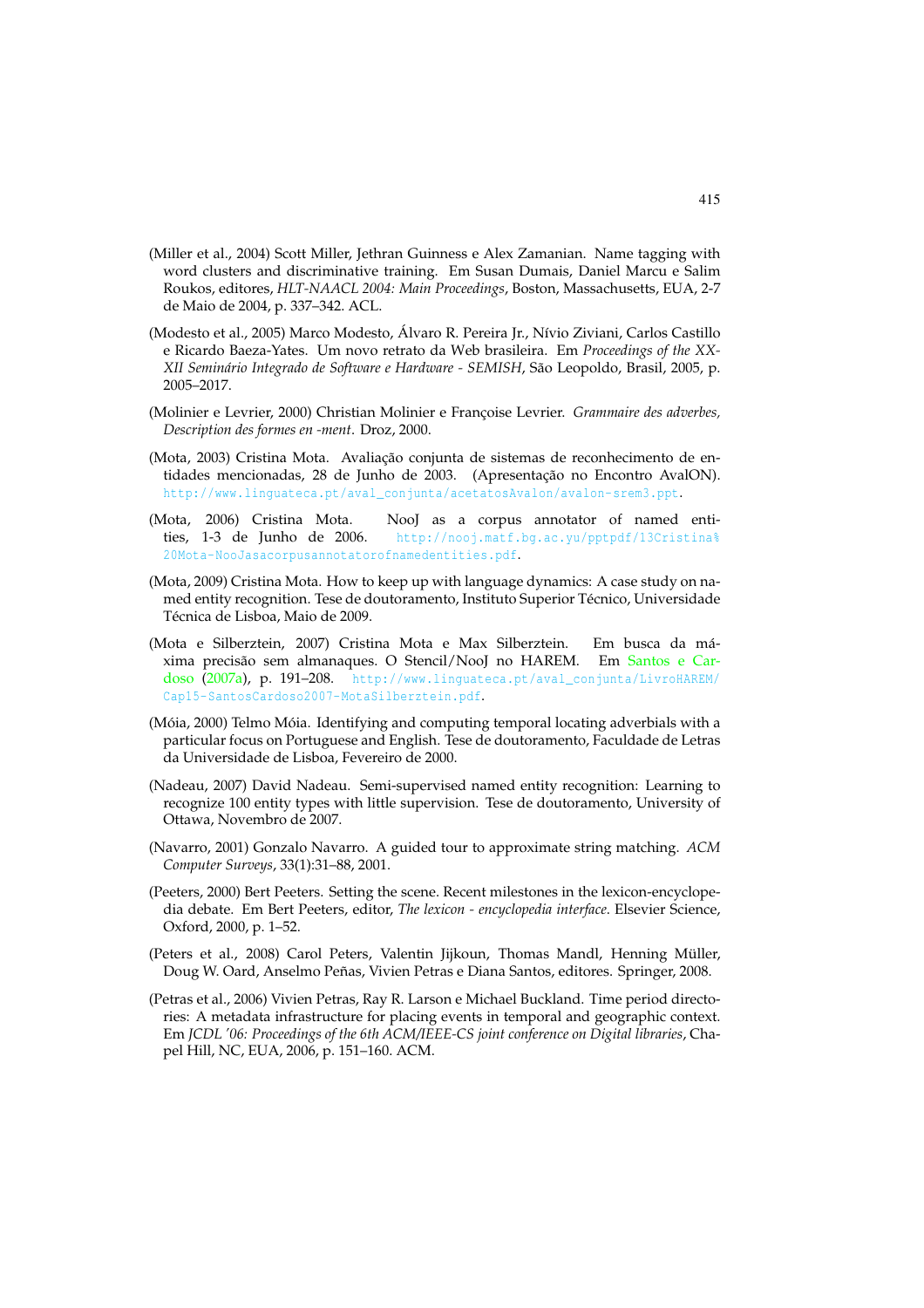- (Pinheiro e Aluísio, 2003) Gisele Montilha Pinheiro e Sandra Maria Aluísio. Córpus NILC: descrição e análise crítica com vistas ao projeto Lacio-Web. Relatório Técnico NILC-TR-03-03, NILC, Fevereiro de 2003. http://www.nilc.icmc.usp.br/lacioweb/ downloads/NILC-TR-03-03.zip.
- (Purves e Jones, 2007) Ross Purves e Chris Jones, editores. *GIR '07: Proceedings of the 4th ACM Workshop on Geographical Information Retrieval*, Lisboa, Portugal, 2007. ACM. ISBN 978-1-59593-828-2.
- (Pustejovsky et al., 2003) James Pustejovsky, José Castaño, Robert Ingria, Roser Saurí, Robert Gaizauskas, Andrea Setzer e Graham Katz. TimeML: Robust specification of event and temporal expressions in text. Em *Proceedings of the Fifth International Workshop on Computational Semantics (IWCS-5)*, Tilburg, Holanda, 15-17 de Janeiro de 2003.
- (Pustejovsky et al., 2005) James Pustejovsky, Robert Knippen, Jessica Littman e Roser Sauri. Temporal and event information in natural language text. *Computers and the Humanities*, 39(2-3):123–164, Maio de 2005.
- (R Development Core Team, 2008) R Development Core Team. R: A language and environment for statistical computing, 2008. (ISBN 3-900051-07-0). http://www.R-project.org.
- (Roberts e Hickl, 2008) Kirk Roberts e Andrew Hickl. Scaling answer type detection to large hierarchies. Em *Proceedings of the Sixth International Language Resources and Evaluation (LREC'08)LREC 2008*, Marraquexe, Marrocos, 28-30 de Maio de 2008, p. 1505–1510. European Language Resources Association (ELRA).
- (Rocha e Santos, 2007a) Paulo Rocha e Diana Santos. CLEF: Abrindo a porta à participação internacional em avaliação de RI do português. Em Santos (2007a), p. 143–158.
- (Rocha e Santos, 2007b) Paulo Rocha e Diana Santos. Disponibilizando a <OBRA>Colecção Dourada</OBRA> do <ACONTECIMENTO>HAREM</ACONTECIMENTO> através do projecto <LOCAL | ORGANIZACAO | ABSTRACCAO>AC/DC</LOCAL | ORGANIZACAO | ABSTRACCAO>. Em Santos e Cardoso (2007a), *|* ORGANIZACAO *|* ABSTRACCAO>.<br>p. 307-326. http://www.li http://www.linguateca.pt/aval\_conjunta/LivroHAREM/ Cap20-SantosCardoso2007-RochaSantos.pdf.
- (Rocha e Santos, 2000) Paulo Alexandre Rocha e Diana Santos. CETEMPúblico: Um corpus de grandes dimensões de linguagem jornalística portuguesa. Em Maria das Graças Volpe Nunes, editora, *V Encontro para o processamento computacional da língua portuguesa escrita e falada (PROPOR 2000)*, Atibaia, SP, Brasil, 19-22 de Novembro de 2000, p. 131–140. ICMC/USP.
- (Roth e tau Yih, 2004) Dan Roth e Wen tau Yih. A linear programming formulation for global inference in natural language tasks. Em Hwee Tou Ng e Ellen Riloff, editores, *Proceedings of the Eighth Conference on Computational Natural Language Learning (CoNLL-2004)*, Boston, MA, EUA, 6 e 7 de Maio de 2004, p. 1–8.
- (Ruiz-Casado et al., 2006) Maria Ruiz-Casado, Enrique Alfonseca e Pablo Castells. From Wikipedia to semantic relationships: A semi-automated annotation approach. Em *1st Workshop on Semantic Wikis: From Wiki to Semantics, at the 3rd European Semantic Web Conference (ESWC 2006)*, Budva, Montenegro, Junho de 2006.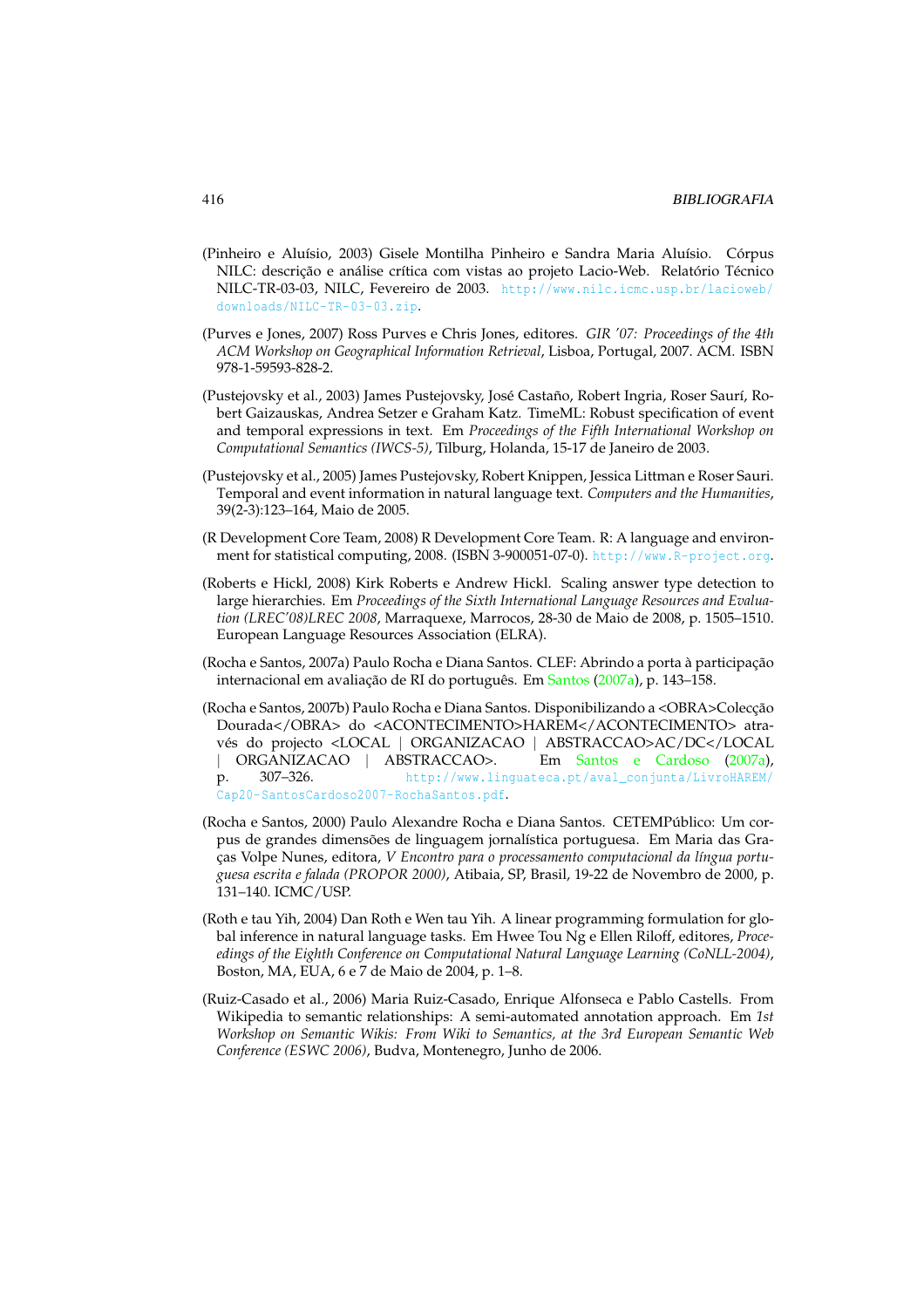- (Santos, 1997) Diana Santos. The importance of vagueness in translation: Examples from English to Portuguese. *Romansk Forum*, 5:43–69, Junho de 1997. (Republicado como "A relevância da vagueza para a tradução, ilustrada com exemplos de inglês para português / The relevance of vagueness for translation: Examples from English to Portuguese". TradTerm 5 (1998), p. 41-70, 71-78.).
- (Santos, 2006) Diana Santos. What is natural language? Differences compared to artificial languages, and consequences for natural language processing, 15 de Maio de 2006. (Palestra convidada no SBLP2006 e no PROPOR'2006). http://www.linguateca.pt/Diana/ download/SantosPalestraSBLPPropor2006.pdf.
- (Santos, 2007a) Diana Santos, editora. *Avaliação conjunta: um novo paradigma no processamento computacional da língua portuguesa*. IST Press, 2007.
- (Santos, 2007b) Diana Santos. Avaliação conjunta. Em Santos (2007a), p. 1–12.
- (Santos, 2007c) Diana Santos. Evaluation in natural language processing, 6-17 de Agosto de 2007. (Curso na ESSLI 2007, Dublin, Irlanda.). http://www.linguateca.pt/Diana/ download/EvaluationESSLLI07.pdf.
- (Santos, 2007d) Diana Santos. O modelo semântico usado no Primeiro HAREM. Em Santos e Cardoso (2007a), p. 43-57. http://www.linguateca.pt/aval\_conjunta/LivroHAREM/ Cap04-SantosCardoso2007-Santos.pdf.
- (Santos e Cardoso, 2007a) Diana Santos e Nuno Cardoso, editores. *Reconhecimento de entidades mencionadas em português: Documentação e actas do HAREM, a primeira avaliação conjunta na área*. 2007. ISBN 978-989-20-0731-1. http://www.linguateca.pt/aval\_ conjunta/LivroHAREM/Livro-SantosCardoso2007.pdf.
- (Santos e Cardoso, 2007b) Diana Santos e Nuno Cardoso. Balanço do primeiro HAREM e perspectivas de trabalho futuro. Em Santos e Cardoso (2007a), p. 87–94. http://www.linguateca.pt/aval\_conjunta/LivroHAREM/ Cap07-SantosCardoso2007-SantosCardoso.pdf.
- (Santos e Cardoso, 2007c) Diana Santos e Nuno Cardoso. Breve introdução ao HAREM. Em Santos e Cardoso (2007a), p. 1–16. http://www.linguateca.pt/aval\_conjunta/ LivroHAREM/Cap01-SantosCardoso2007-SantosCardoso.pdf.
- (Santos e Chaves, 2006) Diana Santos e Marcirio Silveira Chaves. The place of place in geographical IR. Em *Proceedings of GIR06, the 3rd Workshop on Geographic Information Retrieval (GIR 2006)*, Seattle, EUA, 10 de Agosto de 2006, p. 5–8.
- (Santos e Rocha, 2005) Diana Santos e Paulo Rocha. The key to the first CLEF in Portuguese: Topics, questions and answers in CHAVE. Em Carol Peters, Paul Clough, Julio Gonzalo, Gareth J. F. Jones, Michael Kluck e Bernardo Magnini, editores, *Multilingual information access for text, speech and images, 5th Workshop of the Cross-Language Evaluation Forum, CLEF 2004, Bath, UK, September 15-17, 2004, Revised Selected Papers*. Springer, Berlim/Heidelberg, 15-17 de Setembro de 2004 de 2005, p. 821–832. (Republicação de "CHAVE: topics and questions on the Portuguese participation in CLEF". In Carol Peters & Francesca Borri (eds.), Cross Language Evaluation Forum: Working Notes for the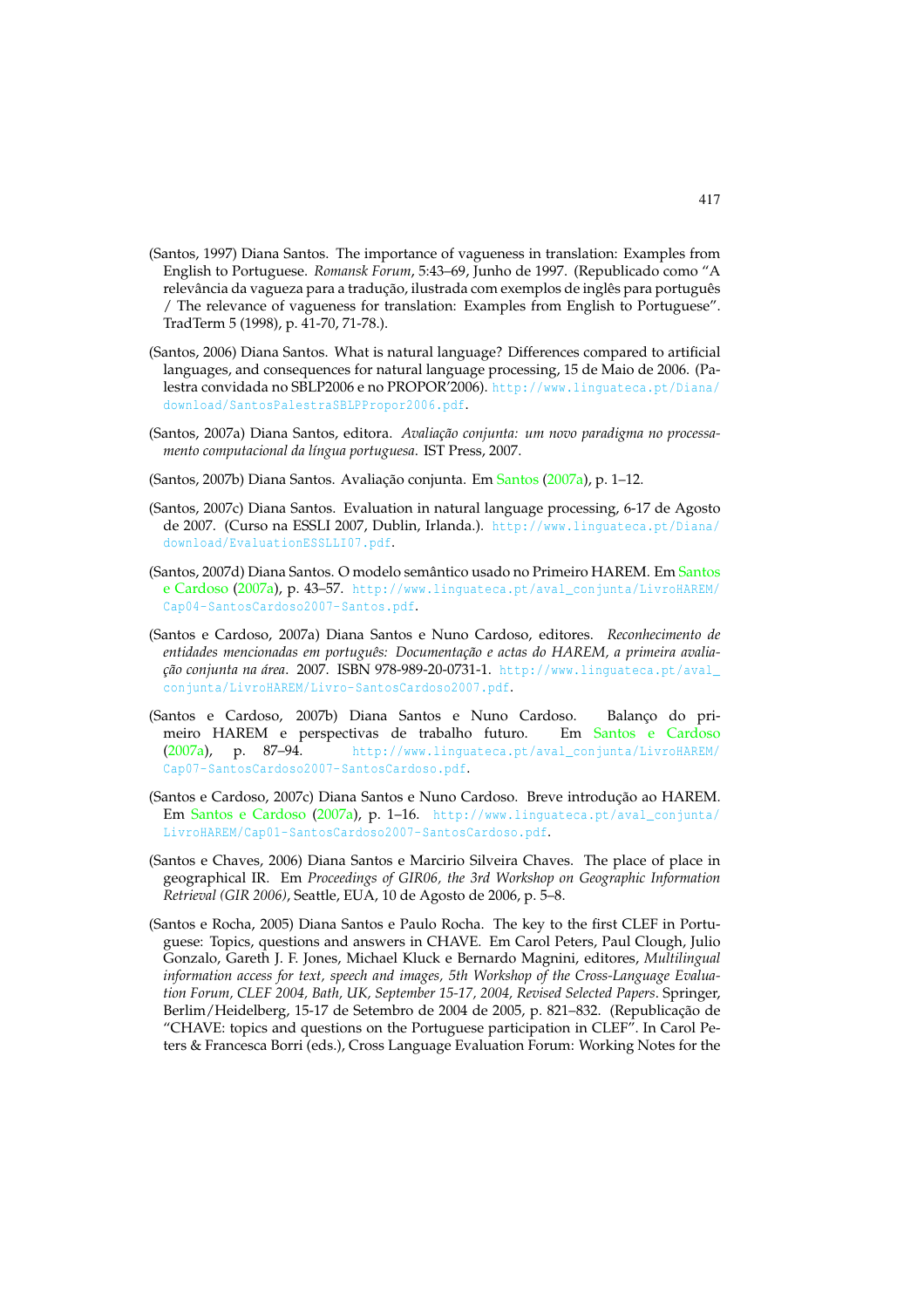CLEF 2004 Workshop (CLEF 2004) (Bath, UK, 15-17 September 2004), Pisa, Italy: IST- -CNR, p. 639-648.).

- (Santos et al., 2007) Diana Santos, Nuno Cardoso e Nuno Seco. Avaliação no HAREM: Métodos e medidas. Em Santos e Cardoso (2007a), p. 245–282. (Republicação de Relatório técnico DI-FCUL TR-06-17 : Departamento de Informática, Faculdade de Ciências da Universidade de Lisboa. Novembro de 2006). http://www.linguateca.pt/aval\_ conjunta/LivroHAREM/Cap18-SantosCardoso2007-Santosetal.pdf.
- (Santos et al., 2008a) Diana Santos, Nuno Cardoso, Paula Carvalho, Iustin Dornescu, Sven Hartrumpf, Johannes Leveling e Yvonne Skalban. Getting geographical answers from Wikipedia: the GikiP pilot at CLEF. Em Francesca Borri, Alessandro Nardi e Carol Peters, editores, *Cross Language Evaluation Forum: Working notes for the CLEF 2008 workshop*, Aarhus, Dinamarca, 17-19 de Setembro de 2008.
- (Santos et al., 2008b) Diana Santos, Paula Carvalho, Cláudia Freitas e Hugo Gonçalo Oliveira. ReRelEM – Reconhecimento de Relações entre Entidades Mencionadas, 2008. (Republicado neste volume como apêndice C).
- (Santos et al., 2008c) Diana Santos, Paula Carvalho, Cláudia Freitas e Hugo Gonçalo Oliveira. Segundo HAREM: Directivas de anotação, 2008. (Republicado neste volume como apêndice A). http:/www.linguateca.pt/HAREM/.
- (Santos et al., 2008d) Diana Santos, Cláudia Freitas, Hugo Gonçalo Oliveira e Paula Carvalho. Second HAREM: new challenges and old wisdom. Em António Teixeira, Vera Lúcia Strube de Lima, Luís Caldas de Oliveira e Paulo Quaresma, editores, *Computational Processing of the Portuguese Language, 8th International Conference, Proceedings (PROPOR 2008)*, Aveiro, Portugal, 8-10 de Setembro de 2008, p. 212–215. Springer Verlag.
- (Santos et al., 2008e) Diana Santos, Hugo Gonçalo Oliveira, Cláudia Freitas, Cristina Mota e Paula Carvalho. Segundo HAREM: Balanço e perspectivas de futuro, 7 de Setembro de 2008. (Apresentação no Encontro do Segundo HAREM). http://linguateca.dei. uc.pt/harem/encontro/Santosetal2008SegundoHAREM.ppt.
- (Sarmento et al., 2006) Luís Sarmento, Ana Sofia Pinto e Luís Cabral. REPENTINO A wide-scope gazetteer for entity recognition in Portuguese. Em Renata Vieira, Paulo Quaresma, Maria da Graça Volpes Nunes, Nuno J. Mamede, Cláudia Oliveira e Maria Carmelita Dias, editores, *Computational Processing of the Portuguese Language: 7th International Workshop, PROPOR 2006. Itatiaia, Brazil, May 2006 (PROPOR'2006)*. Springer Verlag, Berlim/Heidelberg, 13-17 de Maio de 2006, p. 31–40.
- (Saurí et al., 2006) Roser Saurí, Jessica Littman, Bob Knippen, Robert Gaizauskas, Andrea Setzer e James Pustejovsky. TimeML annotation guidelines (2006), 2006. http://www. timeml.org/site/publications/timeMLdocs/annguide\_1.2.1.pdf.
- (Schilder e Habel, 2001) Frank Schilder e Christopher Habel. From temporal expressions to temporal information: Semantic tagging of news messages. Em *Proceedings of the ACL 2001 Workshop on Temporal and Spatial Information Processing*, Toulouse, França, 2001, p. 1–8. ACL.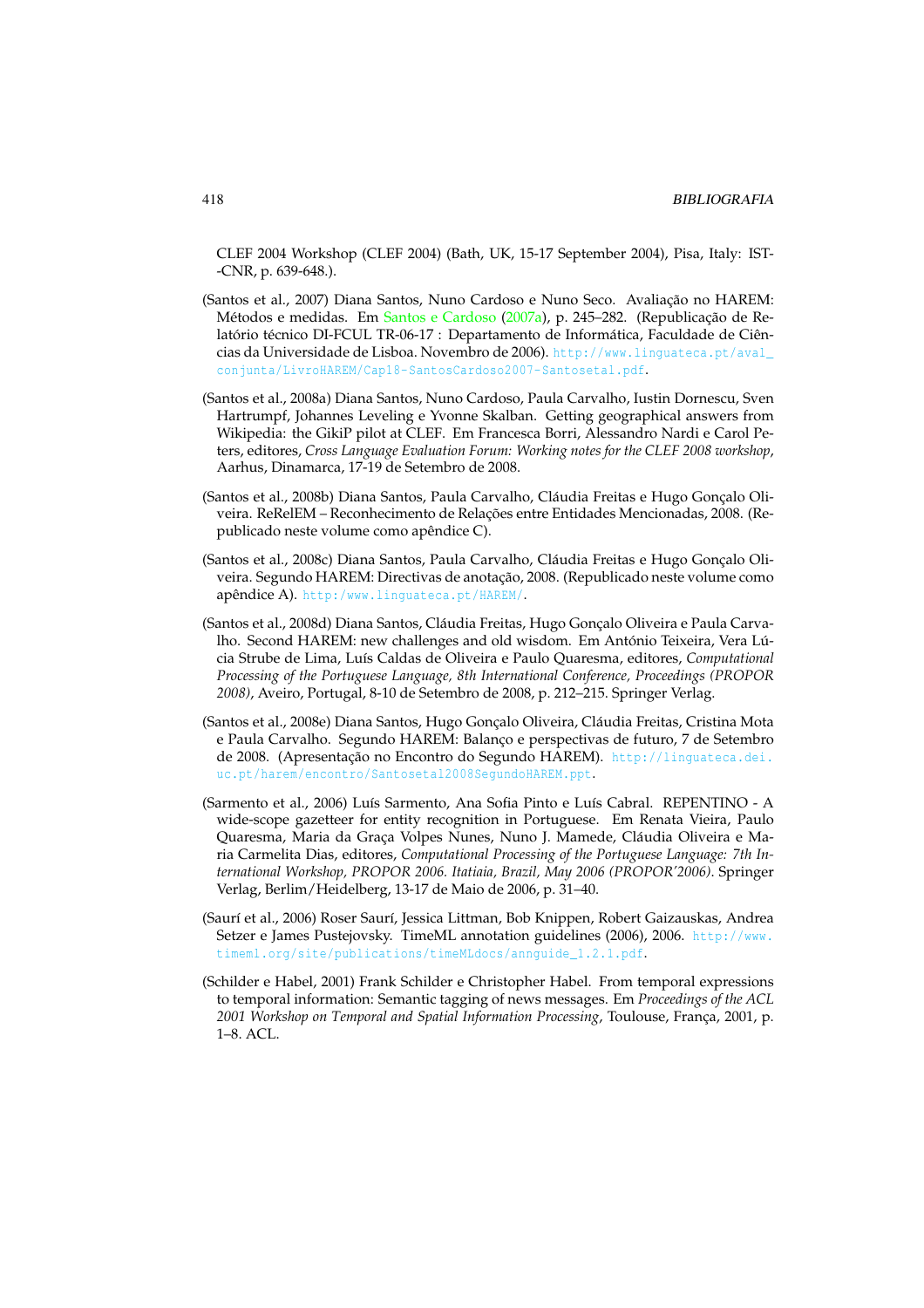- (Schmid, 1995) Helmut Schmid. TreeTagger, a language independent part-of-speech tagger. Relatório técnico, Institut fur Maschinelle Sprachverarbeitung, Universidade de Estugarda, 1995.
- (Seco, 2007) Nuno Seco. MUC vs HAREM: A contrastive perspective. Em Santos e Cardoso (2007a), p. 35-41. http://www.linguateca.pt/aval\_conjunta/LivroHAREM/ Cap03-SantosCardoso2007-Seco.pdf.
- (Seco et al., 2007) Nuno Seco, Nuno Cardoso, Rui Vilela e Diana Santos. A arquitectura dos programas de avaliação do HAREM. Em Santos e Cardoso (2007a), p. 283-306. http://www.linguateca.pt/aval\_conjunta/LivroHAREM/ Cap19-SantosCardoso2007-Secoetal.pdf.
- (Silberztein, 2004) Max Silberztein. NooJ: A cooperative, object-oriented architecture for NLP. Em Claude Muller, Jean Royauté e Max Silberztein, editores, *INTEX pour la linguistique et le traitement automatique des langues*. Presses Universitaires de Franche-Comté, Besançon, França, 2004, p. 359–370.
- (Silva et al., 2006) Mário J. Silva, Bruno Martins, Marcirio Silveira Chaves, Ana Paula Afonso e Nuno Cardoso. Adding geographic scopes to Web resources. *CEUS - Computers Enviroment and Urban Systems*, 30(4):378–399, 2006.
- (Silva Romão, 2007) Luís Carlos da Silva Romão. Reconhecimento de entidades mencionadas em língua portuguesa: Locais, pessoas, organizações e acontecimentos. Tese de mestrado, Instituto Superior Técnico, Universidade Técnica de Lisboa, Novembro de 2007.
- (Soon et al., 2001) Wee Meng Soon, Hwee Tou Ng e Daniel Chung Yong Lim. A machine learning approach to coreference resolution of noun phrases. *Computational Linguistics*, 27(4):521–544, 2001.
- (Souza et al., 2008) José Guilherme C. de Souza, Patricia Nunes Gonçalves e Renata Vieira. Learning coreference resolution for portuguese texts. Em António Teixeira, Vera Lúcia Strube de Lima, Luís Caldas de Oliveira e Paulo Quaresma, editores, *Computational Processing of the Portuguese Language, 8th International Conference, Proceedings (PROPOR 2008)*. Springer Verlag, 8-10 de Setembro de 2008, p. 153–162.
- (Tapanainen e Järvinen, 1997) Pasi Tapanainen e Timo Järvinen. A non-projective dependency parser. Em *Proceedings of the 5th Conference on Applied Natural Language Processing*, Washington, DC, EUA, 1997, p. 64–71. ACL.
- (Tesnières, 1959) Lucien Tesnières. *Eléments de syntaxe structurale*. Klincksieck, 1959.
- (Toral e Muñoz, 2006) Antonio Toral e Rafael Muñoz. A proposal to automatically build and maintain gazetteers for named entity recognition by using Wikipedia. Em *Proceedings of the workshop on New Text Wikis and blogs and other dynamic text sources, 11th Conference of the European Chapter of the Association for Computational Linguistics*, Trento, Itália, Abril de 2006, p. 56–61.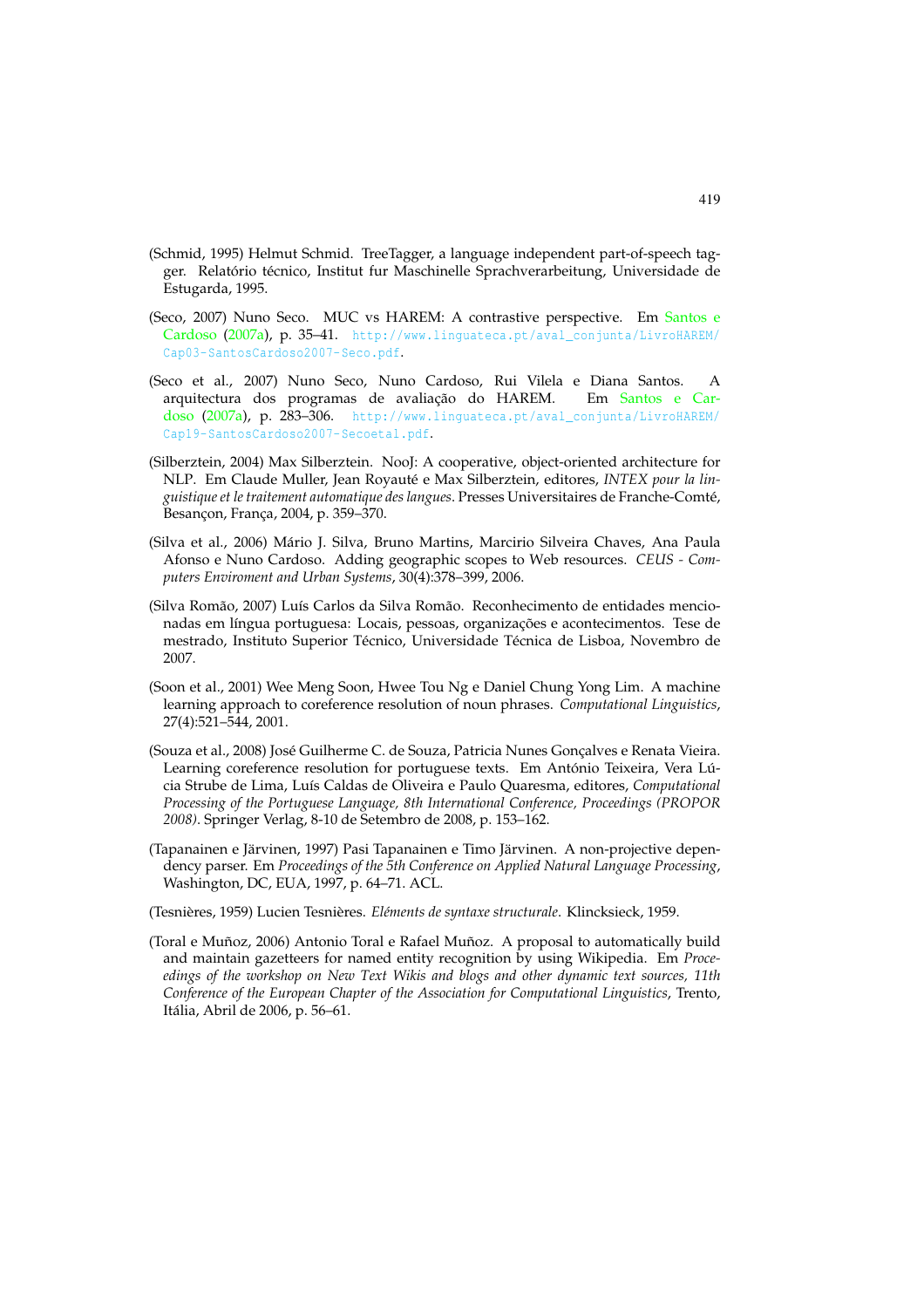- (Uehara e Sato, 2005) Minoru Uehara e Nobuyoshi Sato. Information retrieval based on temporal attributes in WWW archives. Em *ICPADS '05: Proceedings of the 11th International Conference on Parallel and Distributed Systems (ICPADS'05)*, Fuduoka, Japan, 2005, p. 756–761. IEEE Computer Society.
- (van der Vlist, 2003) Eric van der Vlist. *RELAX NG*. O'Reilly Media, Inc, 2003. http: //books.xmlschemata.org/relaxng/page2.html.
- (Vasconcelos Borges, 2006) Karla Albuquerque de Vasconcelos Borges. Uso de uma ontologia de lugar urbano para reconhecimento e extração de evidências geo-espaciais na Web. Tese de doutoramento, Universidade Federal de Minas Gerais, 2006.
- (Verhagen et al., 2007) Marc Verhagen, Robert Gaizauskas, Frank Schilder, Mark Hepple, Graham Katz e James Pustejovsky. SemEval-2007 task 15: TempEval temporal relation identification. Em *Proceedings of the Fourth International Workshop on Semantic Evaluations (SemEval-2007)*, Praga, República Checa, Junho de 2007, p. 75–80. ACL.
- (Vilain et al., 1995) Marc Vilain, John Burger, John Aberdeen, Dennis Connolly e Lynette Hirschman. A model-theoretic coreference scoring scheme. Em *Proceedings of the 6th Message Understanding Conference (MUC-6)*, Columbia, Maryland, EUA, 6-8 de Novembro de 1995, p. 45–52. Morgan Kaufmann.
- (Volz et al., 2007) Raphael Volz, Joachim Kleb e Wolfgang Mueller. Towards ontology- -based disambiguation of geographical identifiers. Em *I3*, 2007, p. 19–22. http: //ceur-ws.org/Vol-249/submission\_132.pdf.
- (Voss, 2005) Jakob Voss. Measuring Wikipedia. Em *10th International Conference of the International Society for Scientometrics and Informatics*, Julho de 2005, p. 221–231.
- (Wilks, 2008) Yorick Wilks. The Semantic Web: Apotheosis of annotation, but what are its semantics? *IEEE Intelligent Systems*, 23:41–49, 2008.
- (Wilson et al., 2001) George Wilson, Inderjeet Mani, Beth Sundheim e Lisa Ferro. A multilingual approach to annotating and extracting temporal information. Em *Proceedings of the Workshop on Temporal and Spatial Information Processing*, Toulouse, França, 7 de Julho de 2001, p. 81–87. ACL.
- (Wu e Weld, 2007) Fei Wu e Daniel S. Weld. Autonomously semantifying Wikipedia. Em *Proceedings of the 16th ACM Conference on Information and Knowledge Management (CIKM'07)*, Lisboa, Portugal, 7-10 de Novembro de 2007, p. 41–50. ACM.
- (Zesch et al., 2008) Torsten Zesch, Christof Müller e Iryna Gurevych. Extracting lexical semantic knowledge from Wikipedia and Wiktionary. Em *Proceedings of the 6th International Conference on Language Resources and Evaluation (LREC 2008)*, Marraquexe, Marrocos, Maio de 2008, p. 1646–1652. European Language Resources Association (ELRA).
- (Zhao e Grishman, 2005) Shubin Zhao e Ralph Grishman. Extracting relations with integrated information using kernel methods. Em *Proceedings of the 43rd Annual Meeting on Association for Computational Linguistics (ACL 2005)*, Ann Arbor, Michigan, EUA, Junho de 2005, p. 419–426. ACL.